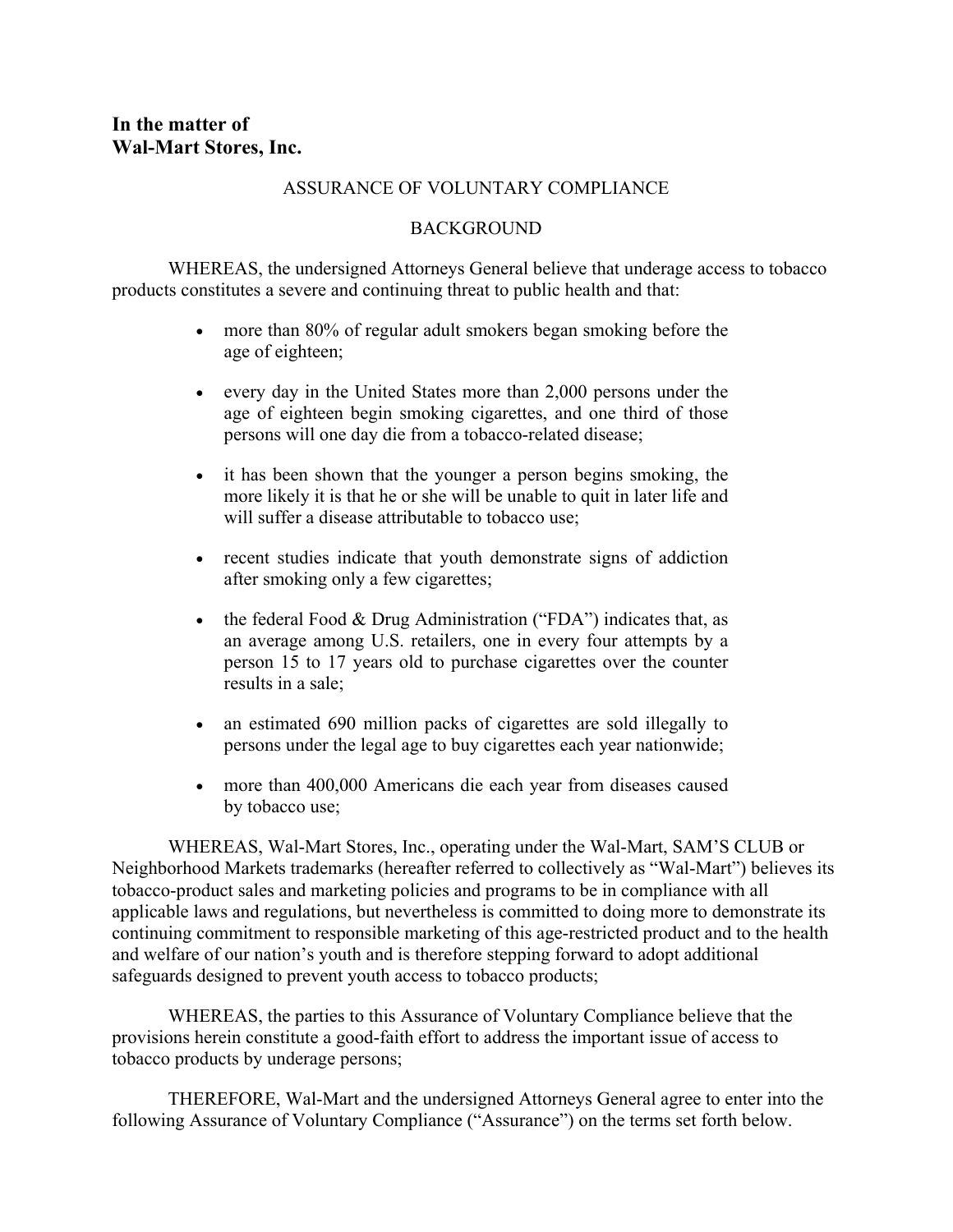## AGREEMENT

1. This Assurance is entered into by the Attorneys General of Alabama, Arizona, Arkansas, California, Colorado, Connecticut, Delaware, Florida, Georgia, Hawaii, Idaho, Illinois, Iowa, Kansas, Kentucky, Louisiana, Maine, Maryland, Massachusetts, Michigan, Minnesota, Mississippi, Montana, Nebraska, Nevada, New Hampshire, New Jersey, New Mexico, New York, Ohio, Oklahoma, Oregon, Rhode Island, South Carolina, South Dakota, Tennessee, Texas, Utah, Virginia, Washington, West Virginia, Wisconsin and Wyoming (collectively "the Attorneys General")<sup>[1](#page-1-0)</sup> on behalf of their respective states and commonwealths (collectively "the States" and individually a "State") and Wal-Mart. The provisions of this Assurance shall apply solely in the above-referenced States and shall be enforceable solely by Wal-Mart and by the Attorneys General of the above-referenced States.

2. This Assurance follows an analysis of compliance check data collected by the FDA, by state authorities under state laws and the Synar Amendment, section 1926 (b)(2) Public Health Service Act [42 USC § 300x-26(b)(2)] 1992, and by localities. Such data indicate that retail stores, including Wal-Mart stores, made sales of tobacco products to persons under the age of 18 in controlled compliance checks. The Attorneys General claim that such sales, and/or the corporate policies and practices that result in such sales, violate the Consumer Protection statutes of their respective States. Wal-Mart disagrees and believes that it sells tobacco products in full compliance with applicable laws and regulations.

3. Wal-Mart is a publicly held corporation, with its principal place of business in Bentonville, Arkansas. Wal-Mart operates retail stores (hereafter "stores," a term that includes all Wal-Mart stores, Supercenters, SAM'S CLUBS, and Neighborhood Markets), some of which sell, among other things, tobacco products.

4. Wal-Mart has expressed its commitment to employing tobacco-retailing practices that are designed to prevent the sale of tobacco products to underage persons. Without admitting liability for or commission of any of the unlawful acts or practices described or referred to herein, Wal-Mart voluntarily agrees to enter into this Assurance, which shall be binding on Wal-Mart, and on any of its subsidiaries, successors and assigns that sells tobacco products at retail.

5. The parties reserve the right to discuss in good faith the viability of any or all of these provisions, having due regard for changes in laws and regulations, as well as changes in equipment, technology, or methodology of retail sales over time. To the extent that unlawful sales of tobacco products to underage persons occur at Wal-Mart stores in spite of Wal-Mart's compliance with the provisions of this Assurance, the States expressly reserve any and all enforcement options available for addressing such unlawful sales, including without limitation the right to renew discussions with Wal-Mart for the purpose of establishing additional and/or different practices, policies, or procedures designed to eliminate or further reduce such sales. Any modifications to this Assurance shall be by written agreement between Wal-Mart and the Attorney(s) General of the affected State or States.

<span id="page-1-0"></span> $1$  Of the states and commonwealths listed, Georgia is not represented by its Attorney General, but by the Administrator of Fair Business Practices Act. The term "Attorneys General" as used herein, as it pertains to Georgia, refers to the Administrator of the Fair Business Practices Act. With regard to Virginia, this document will be titled an "Agreement."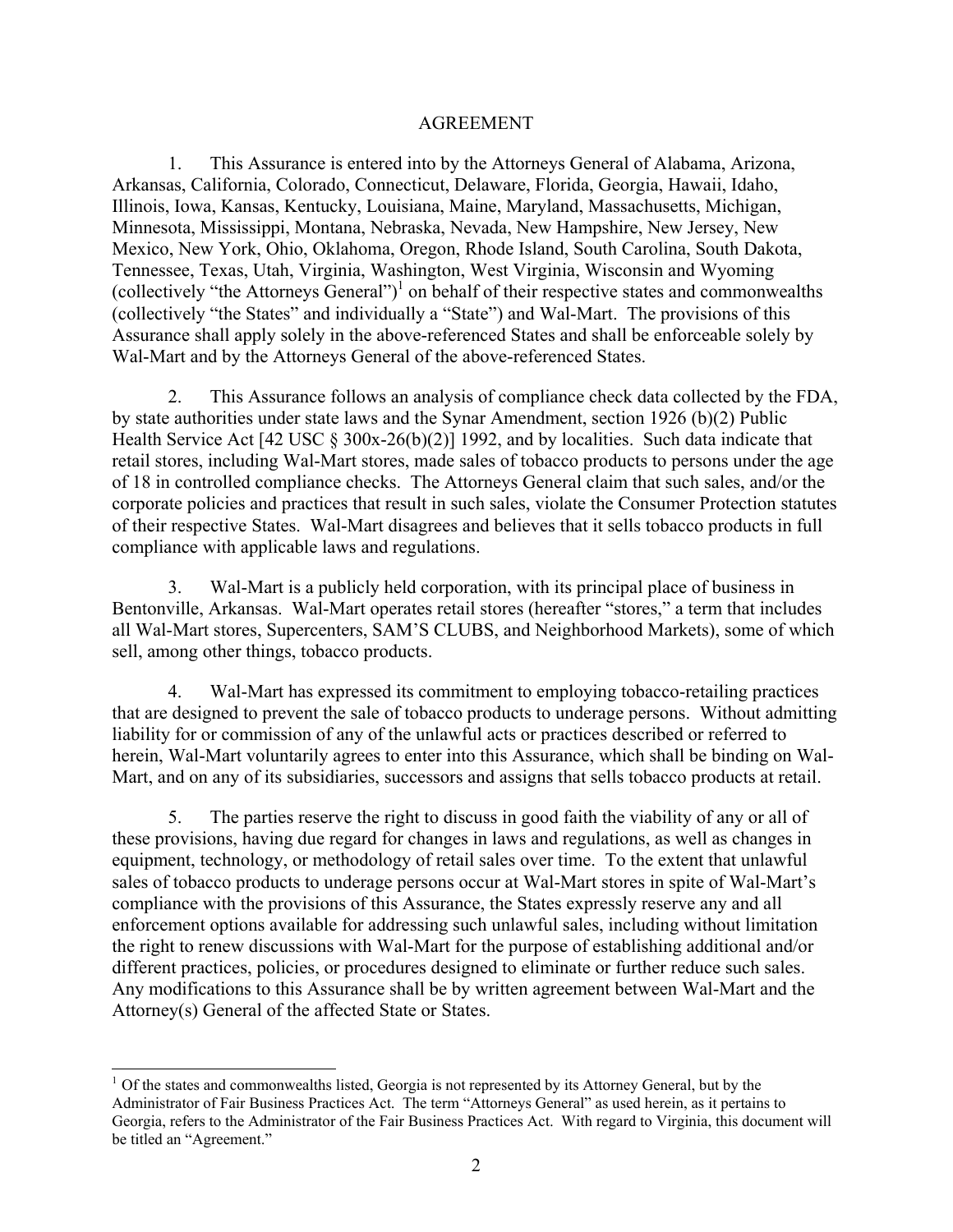6. The Attorneys General hereby release and forever discharge, on behalf of their respective States, Wal-Mart, any of Wal-Mart's subsidiaries, successors and assigns that sells or has sold tobacco products at retail, and their respective officers, employees, directors, attorneys, successors, assigns, principals, and agents from any and all non-criminal claims and causes of action that the Attorneys General may have that may arise under or be based upon the laws referred to in footnote  $2$  hereof $2$  relating to any actual or alleged sales of tobacco products to underage persons occurring prior to September 30, 2003. Nothing herein shall affect other remedies available to any state or local jurisdiction in the States in connection with an alleged past or future sale of tobacco products to an underage person at a particular retail location. The Attorneys General shall inform all other state agencies that have jurisdiction to enforce laws concerning the sale of tobacco products to underage persons, and all governmental agencies in the States that may assert a claim or cause of action arising under or based upon the laws referred to in footnote 2 hereof, that Wal-Mart has entered into this Assurance. Prior to seeking to enforce this Assurance, an Attorney General shall contact the person designated by Wal-Mart pursuant to Section III.D, below, to attempt to resolve the State's concerns. Failing resolution, the Attorneys General agree to provide Wal-Mart thirty (30) days advance written notice prior to instituting any proceeding alleging a violation of this Assurance. The Attorneys General agree not to file an action alleging a violation of this Assurance based on isolated, inadvertent errors in complying with this Assurance. No Attorney General shall bring an action asserting a violation of this Assurance based on alleged acts or failures to act that occur or are alleged to occur solely in a store or stores located outside that Attorney General's State.

7. This Assurance may be executed in counterparts.

8. No provision of this Assurance is intended or shall be interpreted to authorize or require conduct in violation of applicable local, state or federal law.

9. Wal-Mart hereby represents that it has previously adopted and implemented many of the tobacco retailing practices set forth in this Assurance. Wal-Mart knowingly and voluntarily agrees to continue to adhere to, or, where it has not yet done so, to adopt and to implement, the tobacco retailing practices set forth in this Assurance. These practices relate to

<span id="page-2-0"></span> $\frac{1}{2}$  §13A-12-3, Code of Alabama (1975); A.R.S. § 44-1521 et seq. (AZ); Arkansas Code Annotated 4-88-101 et seq.; Cal. Bus. & Prof. Code § 17200 et seq. (CA); Colorado Consumer Protection Act, §§ 6-1-101, et seq., C.R.S. (2001); Conn. Gen. Stat. § 42-110a et seq. (2003) (CT); 6 Del. C. 2512 et seq. and 6 Del. C. 2531 et seq. (DE); Fla. Stat. Ann. §501.201 (West) (FL); O.C.G.A. 10-1-390 et seq. of the Fair Business Practices Act (GA); Haw. Rev. Stat. § 481A-1 et seq. (HI); Idaho Code Section 48-601 et seq; Illinois Consumer Fraud and Deceptive Business Practices Act, 815 ILCS § 505/1 et seq.; Iowa Code § 714.16 (2003); K.S.A. 50-623, et seq. (KS); KRS 367.110- 367.300 (KY); La. Rev. Stat. Ann. §51:1501 (West) (LA); Me. Rev. Stat. Ann. tit. 5 § 206 et seq. and tit. 10 § 1211 (ME); Maryland Annotated Code, Commercial Law Article, §§13-101 et seq.; M.G.L. c. 93A (MA); Michigan Consumer Protection Act, MCL 445.901 et seq.; Minn. Stat. s. 325F.68-.69 (prevention of consumer fraud) and s. 325D.43-.48 (2000) (MN); Miss. Code Ann. §75-24-1 (MS); Mont. Code Ann. § 30-14-101 et seq. (MT); Uniform Deceptive Trade Practices Act, Neb.Rev.Stat. § 87-301 et seq. (Reissue 1999) and Consumer Protection Act, Neb.Rev.Stat. § 59-1601 et seq. (Reissue 1998) (NE); Nevada Revised Statutes Chapter 598; NH Rev.Stat.Ann. 358-A (1995 Michie Butterworth, and Supp. 2001 West) (NH); N.J.S.A. 56:8-1 et seq. (NJ); NMSA 1978, §§ 57-12- 1 et seq. (NM); New York Executive Law §63(12) and General Business Law Article 22-A; R.C. 1345.01 et seq. (OH); 15 O. S. (2001) § 751 et seq. (OK); ORS 646.605, et seq. (OR); R.I. General Laws §§ 11-9-13, 11-9-13.1 through 11-9-13.16, and 11-9-14 (RI); S.C. Code Ann., § 39-5-10 et seq. (1976, as amended) (SC); S.D. Codified Laws Ann. Chapter 37-24 (SD); Tenn. Code Ann.§47-18-101 et seq. (TN); Tex. Bus. & Com. Code Ann. §17-41 (Vernon) (TX); Utah Code Ann. §§13-5-1 through 13-5-18 & 13-11-1 through 13-11-23; Virginia Consumer Protection Act, Va. Code § 59.1-196 et seq.; Wash. Rev. Code Ann. § 19.86.020 (WA); W. VA Code 46A-1-101 et seq. (WV); Wis. Stat. § 100.18(1) (WI); Wyo. Stat. § 40-12-101 et seq. (WY).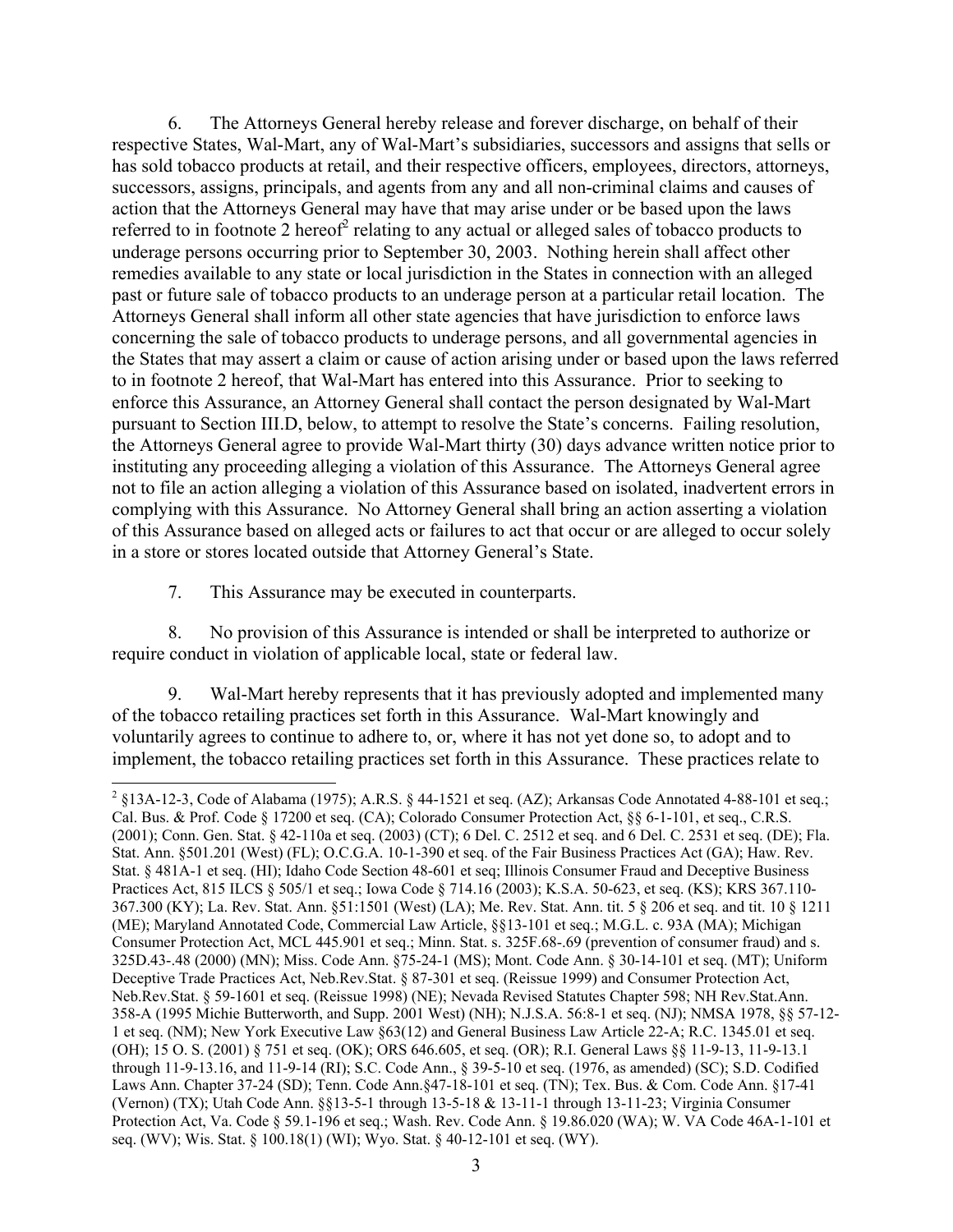efforts to prevent persons under legal age from having access to and using tobacco products. Although tobacco products are not the only items to which youth access is restricted, the term "youth access" is used herein to refer only to the sale of tobacco products to persons under the legal age to purchase tobacco products in the particular State. The term "tobacco products" as used herein is intended to include cigarettes (including bidis), cigars, loose tobacco, chewing tobacco, and snuff. The term "underage" as used herein means under the legal age to purchase tobacco products in the particular State.

10. This Assurance shall not be effective or considered executed until September 30, 2003, by which date the signatures of Wal-Mart and the Attorneys General shall have been affixed. In the event that all such signatures are not affixed by such date, then this Assurance shall be null and void and without effect. The "Effective Date" (as that term is used in this Assurance) shall be November 24, 2003.

#### **I. Personnel Policies Relating to the Sale of Tobacco Products to Underage Persons**

Except as expressly provided below, Wal-Mart shall commence implementation of the following personnel policies relating to youth access within sixty (60) days after the Effective Date, and shall complete implementation as soon as circumstances permit, but in any event no later than one-hundred fifty (150) days after the Effective Date:

A. Hiring and Employment

1. Wal-Mart shall attempt to minimize the use of underage persons in retail sales positions that may involve the sale of tobacco products, and Wal-Mart shall closely supervise any such persons. Wal-Mart shall also attempt to minimize the use of underage persons as supervisors of employees in retail sales positions that may involve the sale of tobacco products.

2. In jurisdictions (within the States) that have laws that prohibit the use of underage persons in retail sales positions that may involve the sale of tobacco products, Wal-Mart shall, in addition to its other efforts to comply with such laws, either (a) use cash registers in positions where retail sales of tobacco products may occur that (i) ascertain the age of the specific employee who intends to use the register at the beginning of the employee's shift, and (ii) if the employee is underage, render that employee unable to use the register for tobacco-product retail sales purposes; or (b) use a different device, method or procedure (or combination of devices, methods and procedures) in positions where retail sales of tobacco products may occur that shall provide assurance greater than or equal to the assurance provided by clause (a) above that an underage employee shall not be able to complete a retail sale of a tobacco product without assistance from an employee who is not underage. If Wal-Mart proceeds under clause (b) above it shall provide written notice within fifteen (15) business days thereafter that it has done so to the Attorney General in each directly affected State, accompanied by a description of the different devices, methods or procedures (or combination thereof) employed and a statement of the basis upon which Wal-Mart believes that such different devices, methods or procedures provide the assurance required by clause (b). Wal-Mart agrees that, in any action brought by an Attorney General challenging the adequacy of the assurance provided by the devices, methods, or procedures implemented by Wal-Mart pursuant to clause (b) above, Wal-Mart shall not assert in defense of such challenge the fact that, during the period prior to the date sixty (60) days after the date that it provided the required notice, Wal-Mart had already incurred, or become legally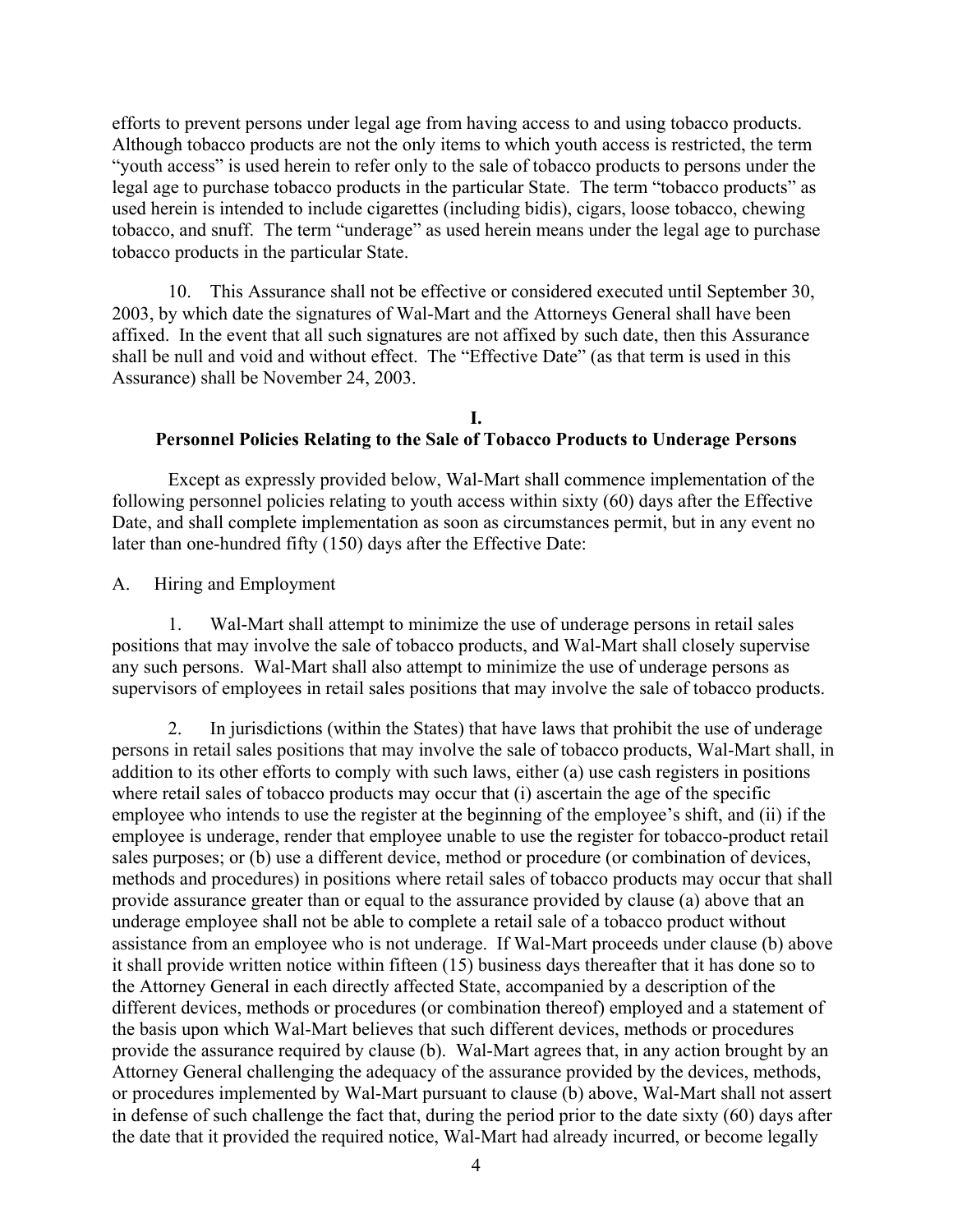obligated to incur, costs in connection with the adoption of those devices, methods, or procedures. Wal-Mart further agrees that, in any such action brought by an Attorney General prior to the date sixty (60) days after the date that Wal-Mart provided the required notice, Wal-Mart shall not assert in defense of such challenge the fact that Wal-Mart would have to incur costs or disrupt operations to restore the devices, methods, or procedures that were used immediately prior to the devices, methods, or procedures the adequacy of which the Attorney General's action challenges.

3. Upon hiring an employee for a position (or upon first assigning an employee to a position) the duties of which include the direct sale of tobacco products to retail customers, Wal-Mart shall orally inform that employee of the importance of compliance with laws relating to youth access, and that severe consequences, including termination, may result from the employee's failure to comply with these policies. Wal-Mart shall also orally inform any employee who works at a store and who supervises another employee whose duties include the direct sale of tobacco products to retail customers in that same store of the importance of compliance with laws relating to youth access. Before any employee assumes a position the duties of which include the direct sale of tobacco products to retail customers, Wal-Mart shall provide that employee information in written or electronic form that shall include the content of Sections I.B.1.c, d, and e below and references to company policies and legal consequences associated with youth access, and that shall inform the employee that: (a) the employee's compliance with youth access laws and policies will be taken into account in connection with promotion and retention decisions; and (b) Wal-Mart monitors employee compliance with youth access laws and policies. Wal-Mart shall obtain a written or electronic acknowledgment that each such employee has read and understands the information provided.

#### B. Training

1. Each employee who, after the Effective Date, is initially assigned to a job position the duties of which include the direct sale of tobacco products to retail customers, or to a job position in a store the duties of which include the supervision of another employee in that same store whose duties include the direct sale of tobacco products to retail customers, shall, within ten (10) working days after being assigned to such position, receive the training related to tobacco products set forth in subsections (a) through (h) below. Each employee who, as of the Effective Date, is currently assigned to a job position described in the first sentence of this Section I.B shall, within six (6) months after the Effective Date, receive the training related to tobacco products set forth in subsections (a) through (h) below. Such training shall be performed by a competent person, or if conducted electronically, shall be overseen by a competent person, and shall be comprised of the following elements:

- (a) A review of all Wal-Mart policies relating to youth access, which policies have taken into account all applicable federal, state, and local laws relating to youth access.
- (b) A brief explanation of health-related reasons for laws that restrict youth access, including communication of the items related to the use of tobacco products listed in the initial Whereas clause of this Assurance, and the fact that there is consensus in the public health community with respect to these items.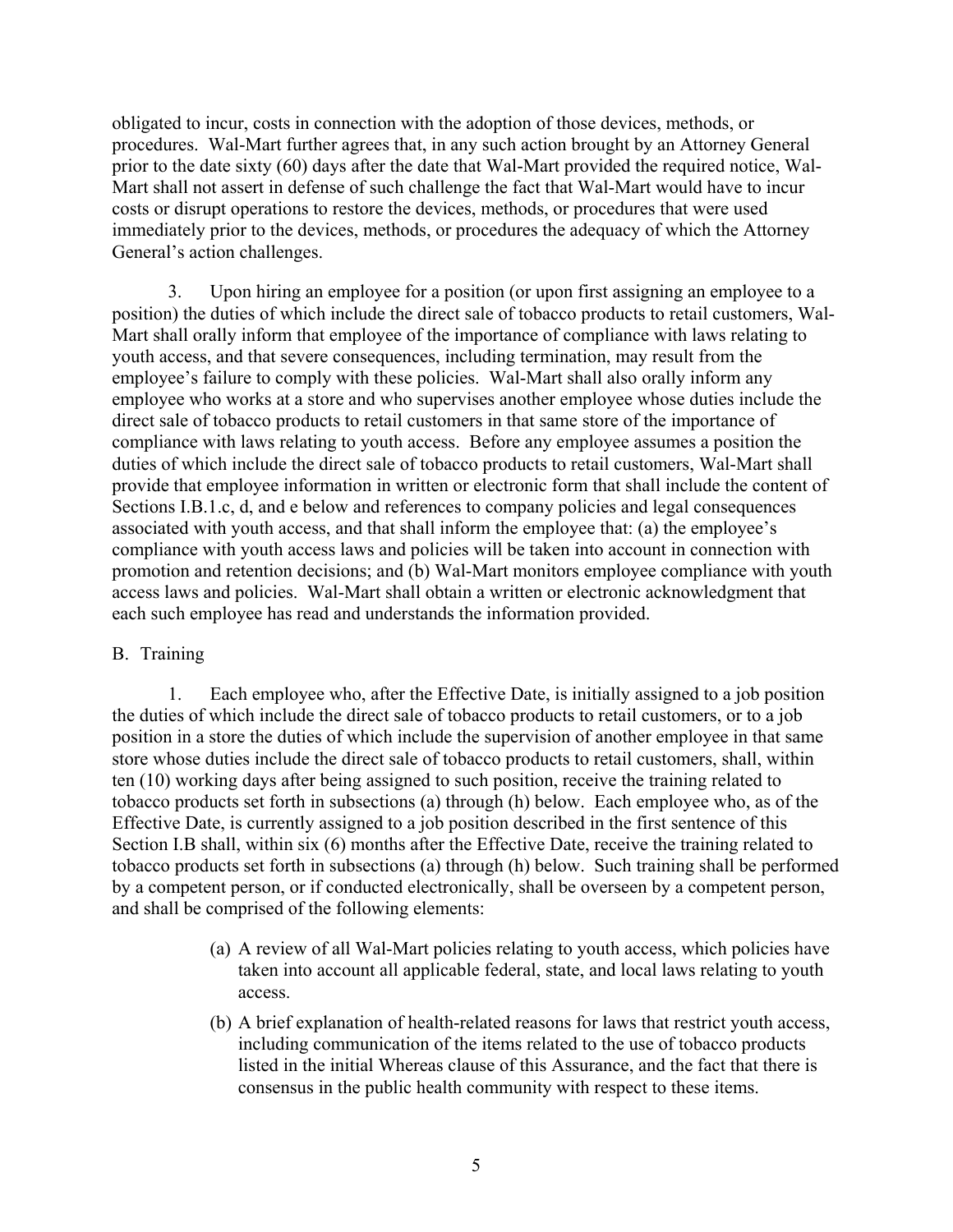- (c) A review of the range of tobacco products sold by Wal-Mart to which Wal-Mart's youth access policies apply.
- (d) Instruction that an employee must decline to sell a tobacco product if the circumstances reasonably suggest that doing so would violate the laws or company policies regarding youth access.
- (e) A review of the applicable law and company policies and procedures relating to requiring identification, including: (i) the age that triggers the identification requirement; (ii) acceptable forms of identification; and (iii) features of a form of identification that must be checked, with particular emphasis on the government-issued forms of identification most commonly used in the local area, including the driver's license issued in the particular State.
- (f) A review of prescribed methods and practical techniques (where appropriate) associated with situations which may present special challenges in declining to sell tobacco products to underage persons, for example, "third party" sales, customer pressure, and sales to persons who are friends, acquaintances, and/or peer group members.
- (g) An explanation of the fact that many illegal sales are made to underage persons who produce identification showing that they are in fact underage, and the importance of devoting the time and effort needed to establish that a customer is not underage.
- (h) Testing that provides reasonable assurance that the employee has knowledge and understanding of Wal-Mart's policies related to youth access, including those listed in Sections V.A.1 through V.A.8 below, to the extent that those policies are in effect at the time of testing.

Wal-Mart shall continually review and address any weaknesses identified in the training process.

2. Wal-Mart shall provide all employees who directly sell tobacco products to retail customers or who work in a store and supervise employees in that same store who directly sell tobacco products to retail customers additional training periodically to ensure that they maintain the requisite knowledge, skill, and motivation. Such additional training shall include a review of Wal-Mart's policies on youth access and, with respect to training for the supervisors described in this Section I.B.2, an updated review of performance (as measured pursuant to Section III.B or III.C hereof and as reflected in compliance checks performed by law enforcement entities) by Wal-Mart and the particular store.

3. In the event a retail employee sells a tobacco product to an underage person in violation of federal, state or local law, or fails to pass an internal or external performance check conducted pursuant to Section III.B or C, below, and if Wal-Mart desires to retain the employee, Wal-Mart shall provide additional training as soon as possible and within no more than thirty (30) days after Wal-Mart's receipt of notice of such violation or failure. Each such employee shall sign an acknowledgment in writing or electronically that he or she has read and understands Wal-Mart's youth access policies and any other information provided pursuant to the training described in this Section I.B.3.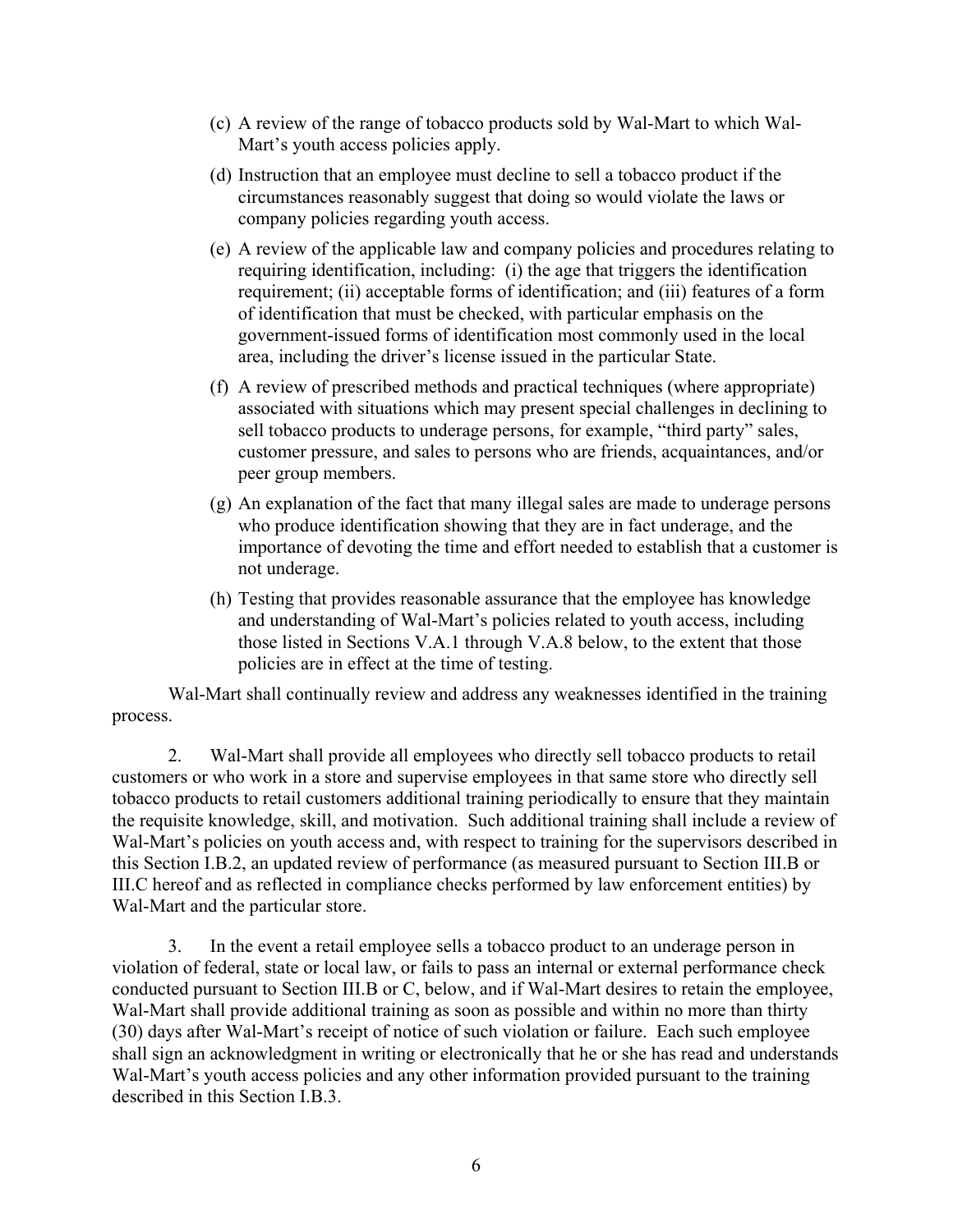## **II. Support Tools**

A. Wal-Mart states that it presently uses registers in all its stores that (1) prompt the cashier to obtain and check identification when a retail customer attempts to purchase a tobacco product, (2) inform the cashier of the date on or before which the customer must have been born to legally purchase tobacco products in that state, and (3) require the cashier to (a) enter the birthdate from the identification to determine the age of the customer (and if such customer is thereby determined by the register to be underage, the register shall prohibit the transaction), or (b) confirm that the customer's birthdate as it appears on the identification establishes that the customer is not underage, or (c) confirm that the customer appears to be at least 27 years old (or such higher age as Wal-Mart in its sole discretion determines appropriate for its stores). In all stores where tobacco products are sold, Wal-Mart shall either (1) maintain this type of register, or (2) use a different device, method or procedure (or combination of devices, methods, and procedures) that shall provide assurance greater than or equal to the assurance provided by clause (1) immediately above that the customer attempting to purchase a tobacco product is not underage. If Wal-Mart proceeds under clause (2) immediately above it shall provide written notice within fifteen (15) business days thereafter that it has done so to the Attorney General in each directly affected State, accompanied by a description of the different devices, methods or procedures (or combination thereof) employed and a statement of the basis upon which Wal-Mart believes that such different devices, methods, or procedures provide the assurance required by clause (2). Wal-Mart agrees that, in any action brought by an Attorney General challenging the adequacy of the assurance provided by the devices, methods, or procedures implemented by Wal-Mart pursuant to clause (2) above, Wal-Mart shall not assert in defense of such challenge the fact that, during the period prior to the date sixty (60) days after the date that it provided the required notice, Wal-Mart had already incurred, or become legally obligated to incur, costs in connection with the adoption of those devices, methods, or procedures. Wal-Mart further agrees that, in any such action brought by an Attorney General prior to the date sixty (60) days after the date that Wal-Mart provided the required notice, Wal-Mart shall not assert in defense of such challenge the fact that Wal-Mart would have to incur costs or disrupt operations to restore the devices, methods, or procedures that were used immediately prior to the devices, methods, or procedures the adequacy of which the Attorney General's action challenges. Nothing in this Assurance requires or sanctions practices that involve the retention of information identifying individual purchasers.

B. To the extent reasonable and practicable, Wal-Mart shall, beginning 120 days after the Effective Date, as part of its periodic evaluation of cashiers: (1) collect data that is capable of being stored electronically by cash registers, identification verification systems and/or comparable electronic devices that Wal-Mart otherwise uses in connection with the direct sale of tobacco products to retail customers; (2) use this data to calculate the average time between when a tobacco product is presented for retail sale and when the cashier who is being evaluated either approves or refuses the sale of that item; and (3) use this calculation to evaluate that cashier's performance by assessing whether the cashier is taking the time reasonably required to verify the age of customers seeking to purchase tobacco products, i.e., a time period during which the cashier must (a) where required pursuant to this Assurance, ascertain whether the customer appears to be at least 27 years old (or such higher age as Wal-Mart in its sole discretion determines appropriate for its stores), (b) where consistent with Section II.A, above, either obtain and check a form of customer identification permitted to be used for such purpose pursuant to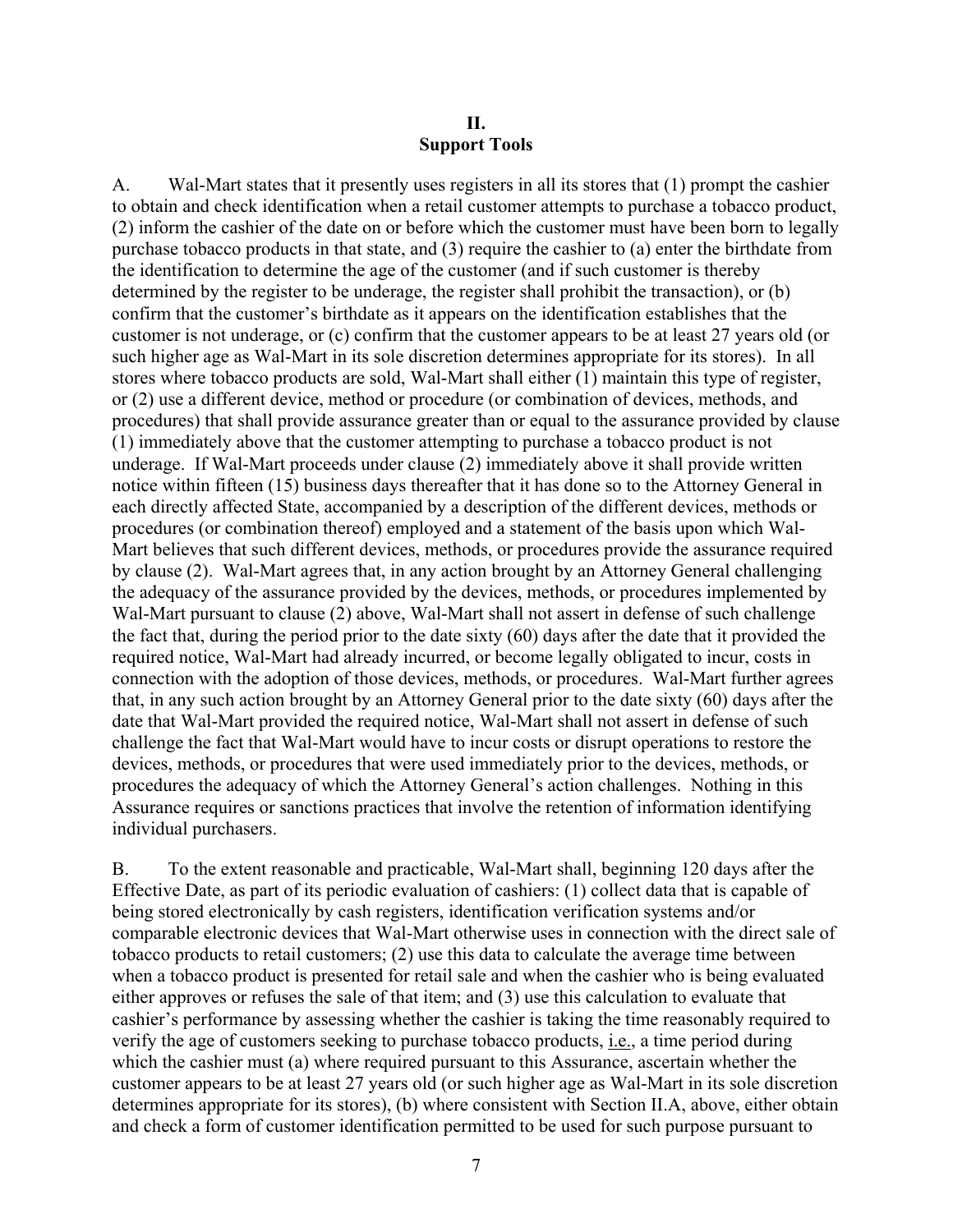this Assurance or enter the birthdate of the customer, and (c) complete or refuse to complete the sale as permitted or required by this Assurance.

C. In addition to meeting whatever signage and posting requirements or restrictions may be embodied in local, state or federal law, Wal-Mart shall, within sixty (60) days after the Effective Date, post signs in stores where tobacco products are sold no smaller than 48 square inches that clearly indicate that a person must be 18 (or other applicable legal age, if other than 18) to buy tobacco products and that identification is checked for all persons appearing to be under the age of 27 (or such higher age as Wal-Mart in its sole discretion determines appropriate for its stores). Such signs shall be posted (1) on or adjacent to each of the doors by which a customer may enter the establishment (facing out and such that the bottom edge of the sign is at a height not less than 42 inches above the floor and the top edge of the sign is not more than 72 inches above the floor), and (2) at each register where tobacco products are sold.

## **III. Self-Monitoring and Other Measures to Ensure Compliance**

A. Supervision and Accountability

1. During performance evaluations occurring more than six (6) months after the Effective Date of each cashier whose duties include the direct sale of tobacco products to retail customers, Wal-Mart shall evaluate such cashier's compliance with all company procedures designed to prevent purchases of tobacco products by underage persons, to the extent, if any, that there then exists available information specific to such cashier based upon internal performance checks, external performance checks, law-enforcement compliance checks, supervisory reports, customer complaints, and a current review of performance pursuant to Section II.B, above.

2. To the extent that Wal-Mart evaluates a cashier based in part upon the rate at which that cashier scans or otherwise transacts items per hour, Wal-Mart, beginning no later than six (6) months after the Effective Date, (a) shall not weigh that cashier's items-per-hour rate as a positive factor in any evaluation of the cashier if information about that cashier available from other sources (including internal performance checks, external performance checks, lawenforcement compliance checks, supervisory reports, customer complaints, and assessments conducted pursuant to Section II.B, above) reasonably demonstrates that the cashier has, during the period since the cashier's last evaluation, failed to comply with Wal-Mart's policies regarding youth access (including, but not limited to, the policies set forth in this Assurance); and (b) shall, to the extent reasonable and practicable and based upon relevant, available information, take into consideration that cashier's proper compliance with Wal-Mart's policies regarding youth access in assessing that cashier's items-per-hour rate, including whether such rate has been reduced as a result of such compliance (in which case such rate shall not, to the extent the amount of such reduction can reasonably be attributed to such compliance, be weighed as a negative factor in that cashier's evaluation).

3. Beginning on the Effective Date, Wal-Mart shall instruct its store managers and assistant managers within fifteen (15) days after their first assuming responsibility for managing employees who directly sell tobacco products to retail customers (or within 15 days after the Effective Date for such managers who first assume such responsibility before the Effective Date) that their responsibilities include the monitoring and supervision of staff compliance with youth access laws and policies on an ongoing basis, and shall inform such managers that instances of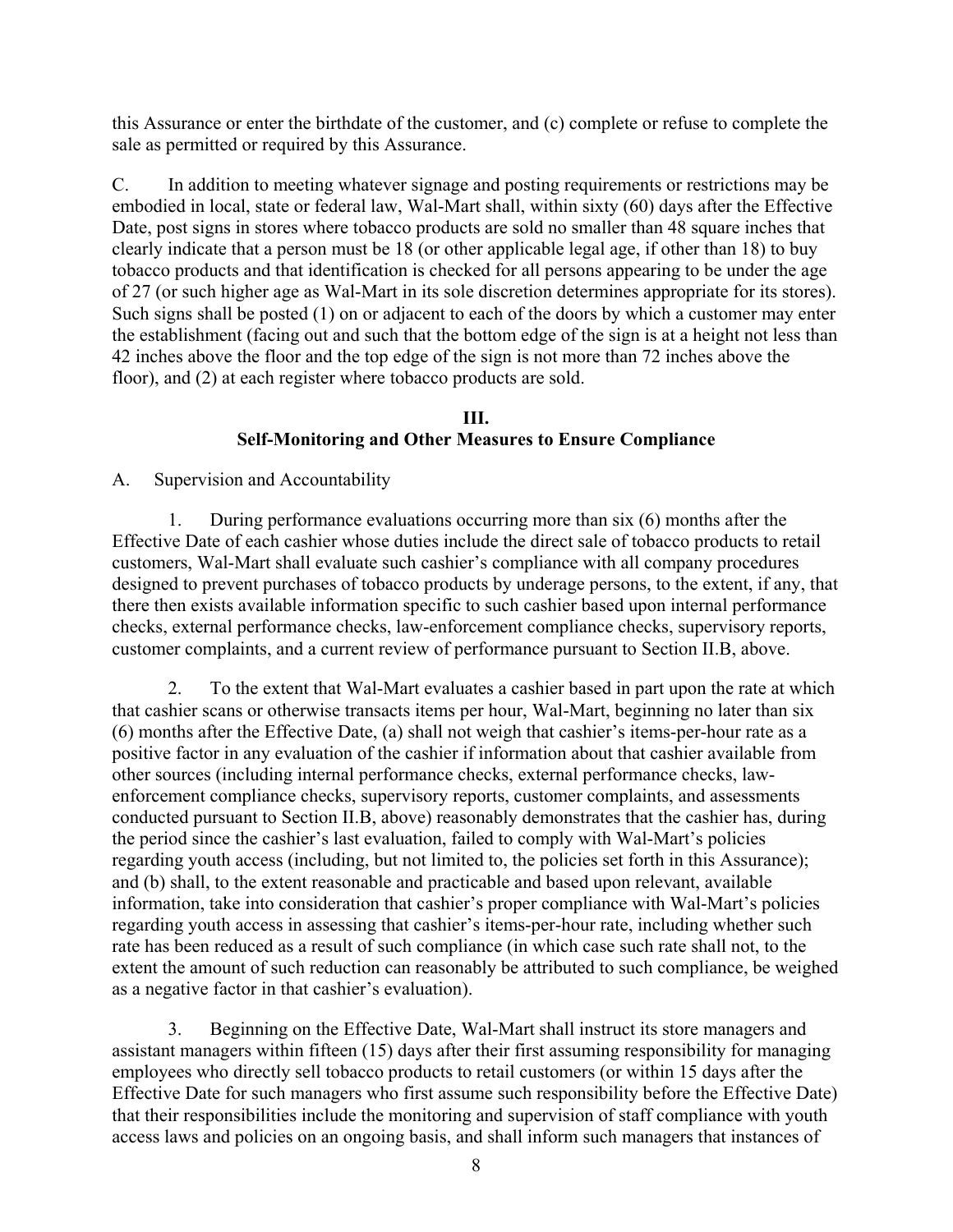compliance and non-compliance with youth access laws and policies on the part of those supervised will be given consideration in connection with future employment decisions regarding that manager.

4. Wal-Mart shall, within sixty (60) days after the Effective Date, implement a policy requiring each store manager to report in writing or electronically each alleged violation of law concerning the sale of tobacco products to underage persons occurring at the store to the person designated pursuant to Section III.D, below, within three (3) business days after receipt of notice of the alleged violation. Wal-Mart's corporate office shall maintain a record of all reported alleged violations and their dispositions for three (3) years.

## B. Internal Performance Checks

Beginning on the Effective Date, Wal-Mart shall implement and, as long as it sells tobacco products at retail in any State, maintain a program of internal performance checks in the States designed to assist Wal-Mart in determining whether stores and staff are in compliance with youth access laws and policies. This program shall at minimum have the following features:

1. Wal-Mart shall conduct at least 3 internal performance checks at varying or random times of the day at each store that has either received notice from a law enforcement agency of an alleged violation of law concerning the sale of tobacco products to underage persons that occurred after the Effective Date, or has failed an external performance check conducted as provided in Section III.C, below. Internal performance checks conducted pursuant to this Section III.B.1 shall include at least two checks of the individual employee who was the subject of the previous alleged violation or who failed the external performance check, as the case may be, unless Wal-Mart has terminated that employee. Wal-Mart shall begin performing the checks described in this Section III.B.1 within forty-five (45) days after Wal-Mart's corporate office first receives written or electronic notice of the alleged violation or failure. Internal performance checks conducted pursuant to this Section III.B.1 shall be carried out in the manner described in Section III.B.2, below. The results of internal performance checks conducted pursuant to this Section III.B.1 shall not be included in the calculation of the Success Rate of an External Program.

2. An "internal performance check" shall consist of one attempted purchase of a tobacco product. Internal performance checks shall be discreet and utilize procedures necessary to ensure that those whose performance is being checked (both employees and managers responsible for the performance of the employees) have no reason to know that a given attempt to purchase a tobacco product is a performance check. An internal performance check shall either: (a) where it is legal to do so, use a person who is under the legal age to buy tobacco products but who will attain such legal age within one calendar year of the date of the check in order to test both whether identification is being requested as required and whether sales are made in spite of the presentation of an acceptable form of identification (see Section V.A.8, below) accurately showing the tester's age; or (b) use a person of legal age to buy tobacco products who is within the age range requiring that he or she be asked to produce identification in order to test whether identification is requested as required by store policy and this Assurance. The check shall test (and success of the check shall be determined based upon) whether the employee selling the tobacco product asked the purchaser to produce identification, whether the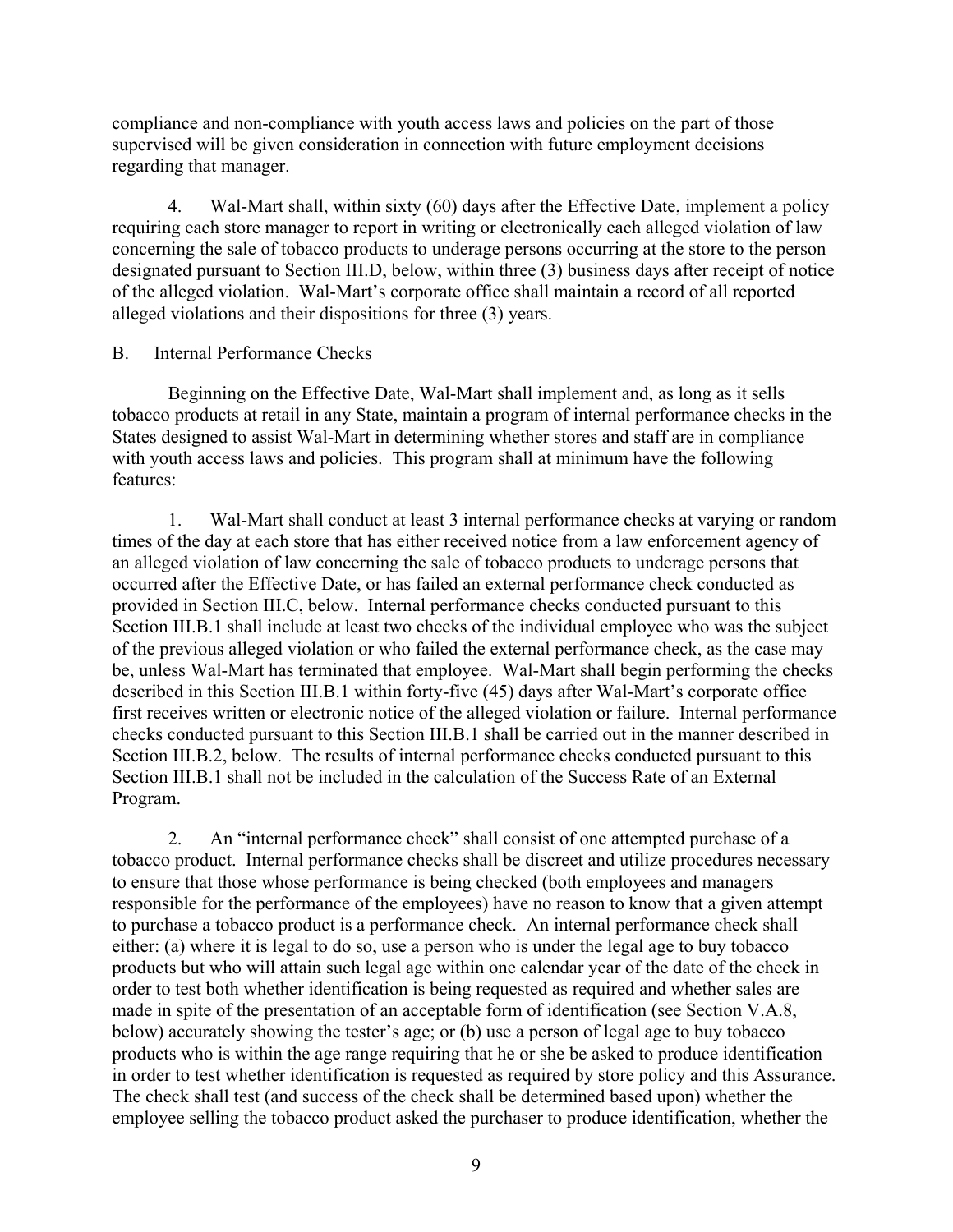employee checked the identification to verify both that the purchaser is of legal age and that the identification provided by the purchaser is an acceptable form (see Section V.A.8, below), and, in the case of an attempted purchase by a person under legal age to buy tobacco products, whether the sale was consummated. At Wal-Mart's sole discretion, internal performance checks may be performed by Wal-Mart employees, outside contractors, or any combination thereof.

3. In the event of a failed internal performance check for an employee whom Wal-Mart desires to retain, the store manager or assistant manager shall inform the employee of the test result, instruct the employee on what constitutes proper performance, and caution the employee to avoid further instances of noncompliance with youth access laws. In addition, the store manager or assistant store manager shall, within three (3) business days after receipt of the test result, inform the person designated pursuant to Section III.D, below, of such failed internal performance check. Wal-Mart shall also take whatever other action the company deems necessary to ensure future compliance.

4. Wal-Mart shall inform the employee who passes an internal performance check and his or her store manager of the successful internal performance check.

5. The Attorneys General agree not to institute legal proceedings based on any sales of tobacco products that are made during internal performance checks conducted pursuant to this Assurance.

C. External Performance Checks

In addition to conducting the internal performance checks described above, Wal-Mart shall select and retain, at Wal-Mart's expense, an independent entity reasonably acceptable to the Attorneys General to conduct external performance checks. This independent entity shall conduct external performance checks as follows:

1. External performance checks shall be conducted pursuant to a series of consecutive six-month External Programs, with each subsequent External Program beginning on the day after the previous External Program ends (unless, as provided in Section III.C.3, below, external performance checks are no longer required).

2. The first External Program shall commence within ninety (90) days after the Effective Date, unless Wal-Mart is unable, in spite of diligent efforts to do so, to locate and complete an agreement with an entity to conduct the checks in the manner provided herein, in which case such External Program shall commence as soon thereafter as circumstances permit, but in any event no later than one-hundred fifty (150) days after the Effective Date. During each six-month External Program external performance checks shall be conducted at 325 stores within the States, such stores to be selected at random by the independent entity, with one external performance check conducted at each selected store.

3. At the completion of each six-month External Program, Wal-Mart shall calculate that External Program's Success Rate, which is defined for these purposes as the percentage of external performance checks conducted during that six-month External Program (not including any re-checks) that were successful. An external performance check shall be considered successful for these purposes if, pursuant to that external performance check, an attempt to purchase a tobacco product occurs but the purchase of the tobacco product is not completed.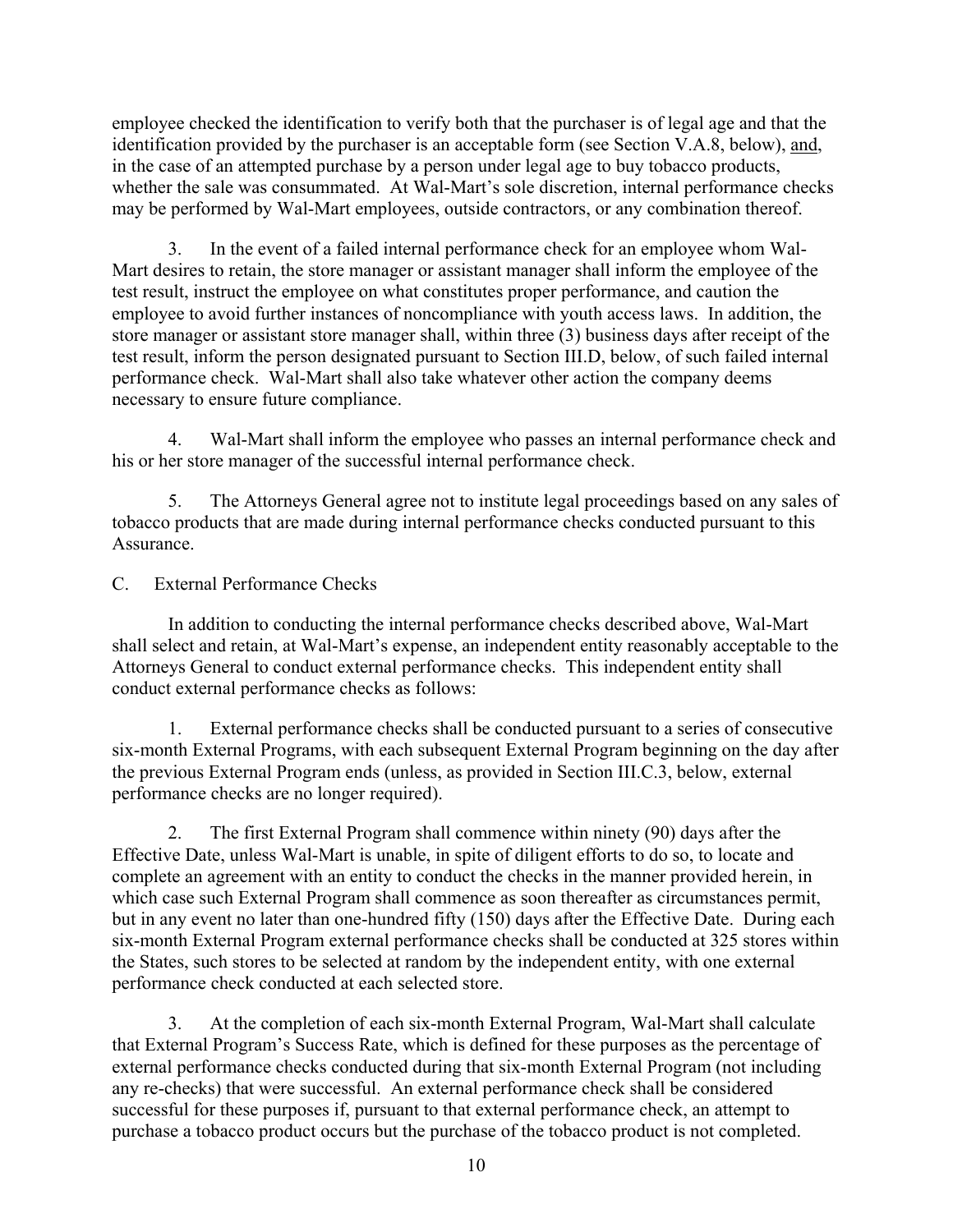While Wal-Mart's goal regarding the sale of tobacco products is to eliminate all sales to underage persons, for the purposes of an External Program Wal-Mart's progress shall be measured by whether its Success Rate with respect to that External Program equals or exceeds 90%. In the event that Wal-Mart's Success Rate for all of any four (4) consecutive External Programs occurring after the completion of the initial six (6) such Programs is 90% or higher, then external performance checks shall not be required thereafter. In addition, external performance checks shall not be required during any period in which there is no State in which Wal-Mart is selling tobacco products at retail. At its sole discretion, Wal-Mart may continue to conduct external performance checks at Wal-Mart's expense during any period when external performance checks are not required by this Assurance, and checks so conducted shall be subject to the provisions of Sections III.C.4 through III.C.8 of this Assurance.

4. An "external performance check" shall consist of one attempted purchase of a tobacco product. External performance checks shall be conducted by the independent entity as set forth in the protocol attached hereto as Exhibit A. The independent entity shall be instructed to conduct external performance checks for the purpose of obtaining an accurate and reliable indication of actual store practices in connection with sales of tobacco products. No store selected to be checked will be identified to Wal-Mart, directly or indirectly, until after the check of that store is completed. In addition, external performance checks required under this Assurance shall be conducted as follows:

- (a) Upon the written request of an Attorney General, such request to be made to the person designated by Wal-Mart pursuant to Section III.D below at least thirty (30) days prior to the beginning of the first or a subsequent six-month External Program, external performance checks conducted in that Attorney General's State pursuant to the External Programs commencing thereafter shall (until further notice from that Attorney General) use a person who is under the legal age to buy tobacco products but who will attain such legal age within one calendar year of the date of the check; or
- (b) Where an Attorney General does not make the request referred to in subsection (a), or upon the written withdrawal of a request by an Attorney General referred to in subsection (a), external performance checks conducted in that Attorney General's State shall use a person of legal age to buy tobacco products who is within the age range specified by this Assurance (or such broader age range specified by Wal-Mart in its sole discretion) as requiring that he or she be asked to produce identification.

In the event that a store fails to perform successfully in an external performance check, Wal-Mart shall request that the independent entity conduct a second check ("re-check") of the store within three (3) months.

5. Results of these external performance checks, including re-checks, shall be made available within three (3) business days by the independent entity to the store managers and assistant store managers of the stores that have been checked and to the person designated pursuant to Section III.D, below. Within three (3) business days after receiving notice of an external performance check, Wal-Mart shall communicate the result of the check to the cashier who was the subject of the test. Further, Wal-Mart shall require by contract that the results of the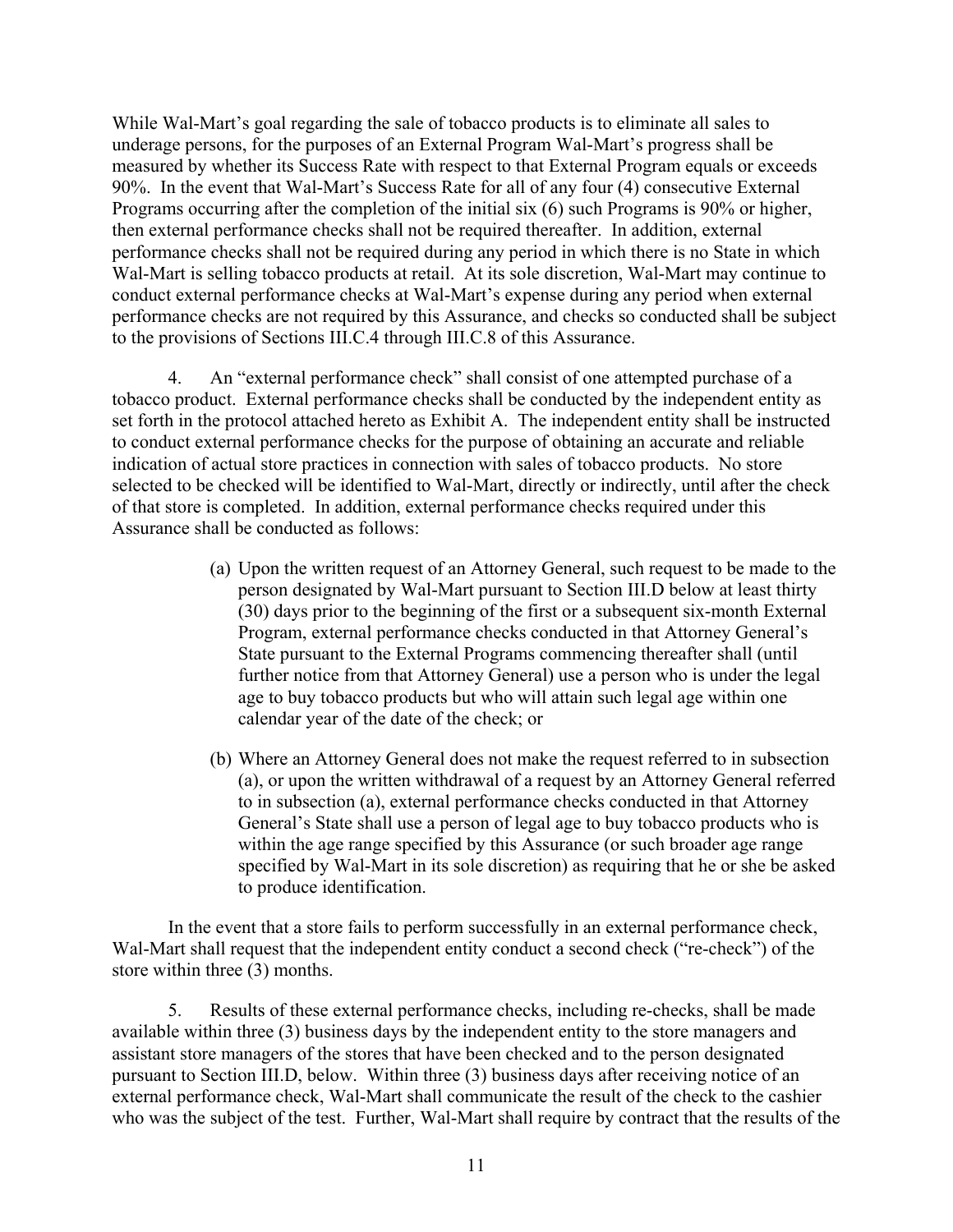external performance checks be promptly reported by the independent entity to a person designated to receive such reports on behalf of the Attorneys General.

6. For purposes of retaining the independent entity to perform the external performance checks, Wal-Mart shall evaluate the performance of the entity on the competency of the entity's performance in obtaining an accurate and reliable indication of actual employee practices in connection with the sale of tobacco products to underage persons, rather than on the basis of whether the results were favorable.

7. Wal-Mart shall cooperate in providing access to the Attorneys General to information relating to the results of the external performance checks.

8. The Attorneys General agree not to institute legal proceedings based on any sales of tobacco products that are made during external performance checks conducted pursuant to this **Assurance** 

D. Youth Access Compliance Designee

As long as it continues to sell tobacco products, Wal-Mart shall designate a corporatelevel employee to be responsible for monitoring compliance with the terms of this Assurance and, more generally, for overseeing efforts to comply with youth access laws, including collecting and reviewing reports of violations of laws concerning the sale of tobacco products to underage persons. Until Wal-Mart designates otherwise by written notice to the Attorneys General, such corporate-level employee shall be Ann Cato, Vice President of Compliance, Wal-Mart Stores, Inc.

## **IV. Employee-Assisted Sales**

A. Wal-Mart shall, within six (6) months after the Effective Date, display and store tobacco products and paraphernalia that are used exclusively in connection with the use of tobacco products either (1) in a format that requires an employee's assistance in retrieving the tobacco product or paraphernalia from a restricted-access location, or (2), if otherwise legal, in another manner using devices, methods, or procedures (or combination of devices, methods, and procedures) that shall provide assurance greater than or equal to the assurance provided by clause (1) above that an underage person shall not be able to obtain physical possession of any tobacco product or paraphernalia. In the event that Wal-Mart assigns responsibility for retrieving tobacco products or paraphernalia from the restricted-access location to a single position, then an underage person shall not be used in such position; otherwise, Wal-Mart shall attempt to minimize the use of underage persons as the employees who provide the assistance described in clause (1) above and Wal-Mart shall closely supervise any such persons. If Wal-Mart proceeds under clause (2) above it shall provide written notice within fifteen (15) business days thereafter that it has done so to the Attorney General in each directly affected State, accompanied by a description of the different devices, methods, or procedures (or combination thereof) employed and a statement of the basis upon which Wal-Mart believes that such different devices, methods or procedures provide the assurance required by clause (2). Wal-Mart agrees that, in any action brought by an Attorney General challenging the adequacy of the assurance provided by the devices, methods, or procedures implemented by Wal-Mart pursuant to clause (2) above, Wal-Mart shall not assert in defense of such challenge the fact that, during the period prior to the date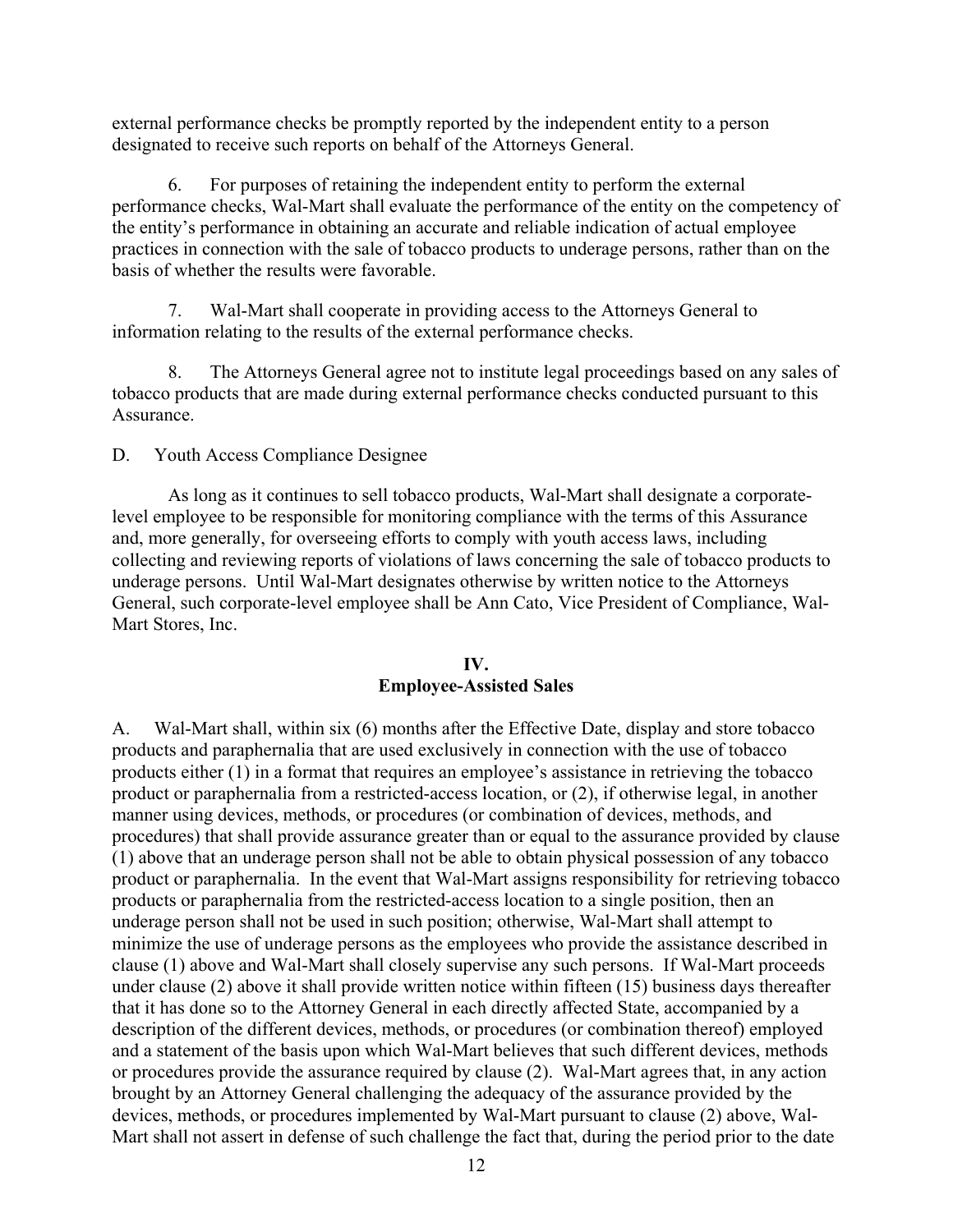sixty (60) days after the date that it provided the required notice, Wal-Mart had already incurred, or become legally obligated to incur, costs in connection with the adoption of those devices, methods, or procedures. Wal-Mart further agrees that, in any such action brought by an Attorney General prior to the date sixty (60) days after the date that Wal-Mart provided the required notice, Wal-Mart shall not assert in defense of such challenge the fact that Wal-Mart would have to incur costs or disrupt operations to restore the devices, methods, or procedures that were used immediately prior to the devices, methods, or procedures the adequacy of which the Attorney General's action challenges. Wal-Mart hereby represents that it presently displays and stores tobacco products and such paraphernalia in the format described in clause (1) above in over 85% of its stores.

B. No vending machine shall be used to sell tobacco products or paraphernalia that are used exclusively in connection with the use of tobacco products unless the use of such vending machine is otherwise legal and a device, method, or procedure (or combination of devices, methods, and procedures) is used that provides assurance that an underage person shall not be able to obtain physical possession of any tobacco product or paraphernalia sold by such vending machine greater than or equal to the assurance provided by the format or manner described in Section IV.A.1 above. Wal-Mart's current policy is to not use vending machines to sell tobacco products or paraphernalia that are used exclusively in connection with the use of tobacco products. If Wal-Mart changes this policy, Wal-Mart shall, within fifteen (15) business days after it first uses such a vending machine, provide written notice that it has done so to the Attorney General in each directly affected State, accompanied by a description of the vending machine employed and a statement of the basis upon which Wal-Mart believes that the devices, methods, or procedures that Wal-Mart uses or intends to use provide the assurance required by the first sentence of this Section IV.B. Wal-Mart agrees that, in any action brought by an Attorney General challenging the adequacy of the assurance provided by the device, method, or procedure implemented by Wal-Mart pursuant to the first sentence of this Section IV.B, Wal-Mart shall not assert in defense of such challenge the fact that, during the period prior to the date sixty (60) days after the date it provided the required notice, Wal-Mart had already incurred, or become legally obligated to incur, costs in connection with the adoption of that device, method, or procedure. Wal-Mart further agrees that, in any such action brought by an Attorney General prior to the date sixty (60) days after the date that Wal-Mart provided the required notice, Wal-Mart shall not assert in defense of such challenge the fact that Wal-Mart would have to incur costs or disrupt operations to restore the devices, methods, or procedures that were used immediately prior to the devices, methods, or procedures the adequacy of which the Attorney General's action challenges.

#### **V. Other Tobacco Policies**

#### A. Written Policies

Beginning on the Effective Date, Wal-Mart's policies relating to the sale of tobacco products to underage persons shall be in written or electronic form. Within sixty (60) days after the Effective Date, or upon hiring if that occurs thereafter, Wal-Mart shall provide to each store employee (1) a copy in written or electronic form of all of the youth-access policies with which that employee must comply, and (2) copies in written or electronic form of all of the youthaccess policies with which store employees in the same store who are supervised (either directly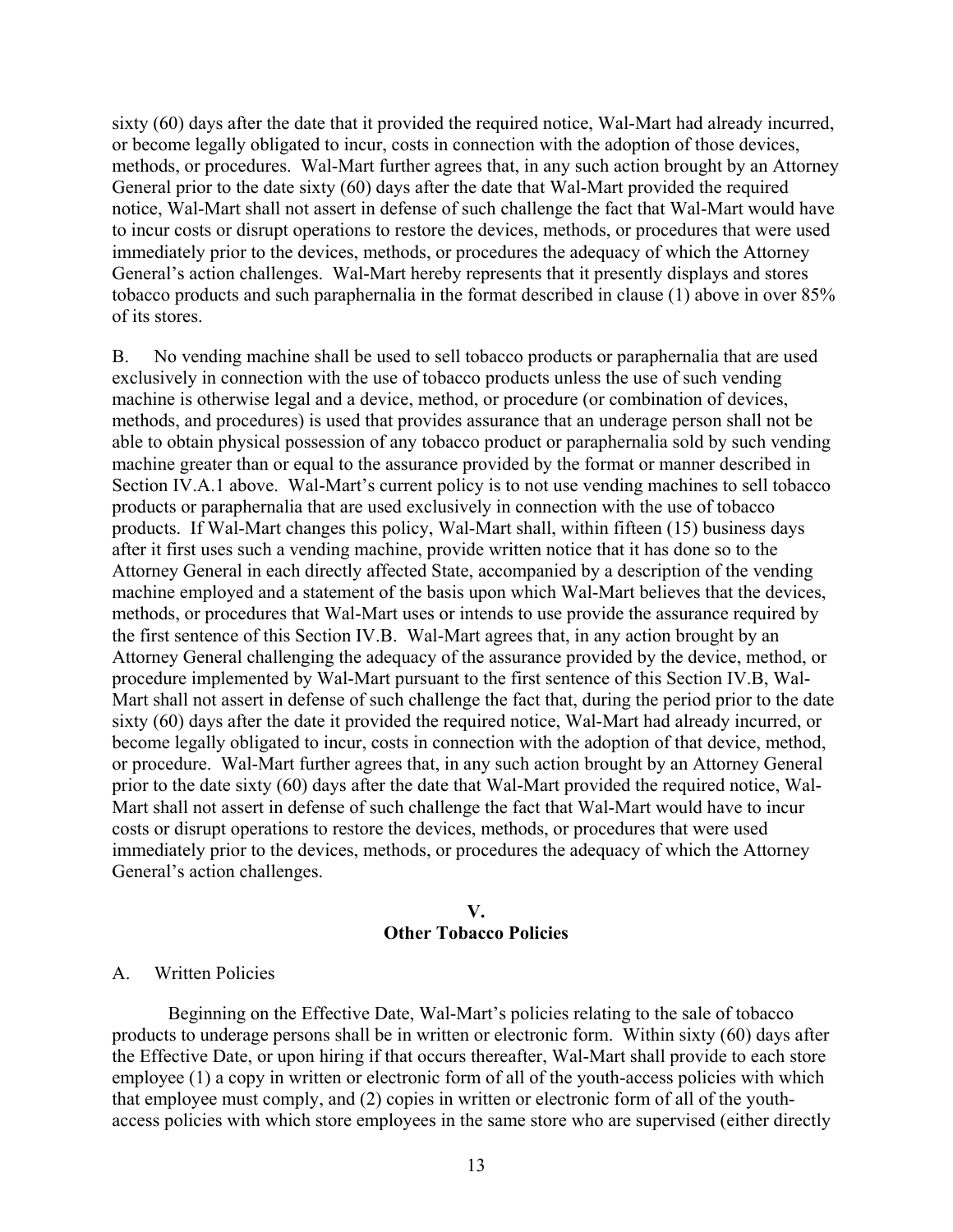or through an intermediate supervisor) by that employee must comply. Except with respect to Wal-Mart's policy to comply with state laws that forbid persons younger than a specified age from selling alcohol, Wal-Mart's policies intended to prevent sales of tobacco products to underage persons shall, beginning on the Effective Date, be no less stringent or comprehensive than policies intended to prevent sales of alcohol to persons too young to buy alcohol legally. It is understood that differences in the law may require differences in policy. Wal-Mart's policies shall, at minimum, conform to the standards and practices relating to personnel, support tools, self-monitoring, and employee-assisted sales set forth in this Assurance and shall also, beginning on the Effective Date, include the following:

1. A policy that no underage person is permitted to purchase cigarette papers, pipes, or other such paraphernalia that are used exclusively in connection with the use of tobacco products.

2. A policy that Wal-Mart will give comparable treatment to youth access to tobacco products as it gives to access to alcohol by persons too young to purchase alcohol legally in employee training and discipline, except where differences in the law require differences in policy.

3. A policy against increasing youth demand for tobacco products through in-store advertising. In-store advertising shall be located only at the place in the store at which the particular advertised tobacco products are displayed or sold, and shall be limited to brand names, logos, other trademarks, and pricing.

4. A policy against sales of single cigarettes or other modes of packaging cigarettes in packs with fewer than twenty (i.e., so-called "kiddie packs").

5. A policy against distribution of free samples of tobacco products on store property.

6. A policy requiring age verification (using a method permitted by Section V.A.8 of this Assurance) in connection with retail tobacco product purchases by persons who reasonably appear to be under age 27 or such higher age as Wal-Mart in its sole discretion determines appropriate for its stores.

7. A policy against the retail sale of non-tobacco products that are intended to look like tobacco products, such as bubble-gum cigars or candy cigarettes.

8. Unless a more accurate method of age verification is allowed by law, a policy that only currently valid photo-identification will be acceptable for purposes of establishing the legal age to purchase tobacco products at retail, and that only the following forms of identification shall be accepted: (a) Driver's License, (b) State-Issued Identification Card; (c) U.S. Passport; (d) Military Identification Card; and (e) U.S. Immigration Card.

B. Policies provided to Attorneys General

Wal-Mart shall provide a copy of the youth-access policies with which employees who directly sell tobacco products to retail customers must comply to a person or persons designated to receive such policies on behalf of the Attorneys General within sixty (60) days after the Effective Date, and thereafter shall provide copies of any material changes or modifications to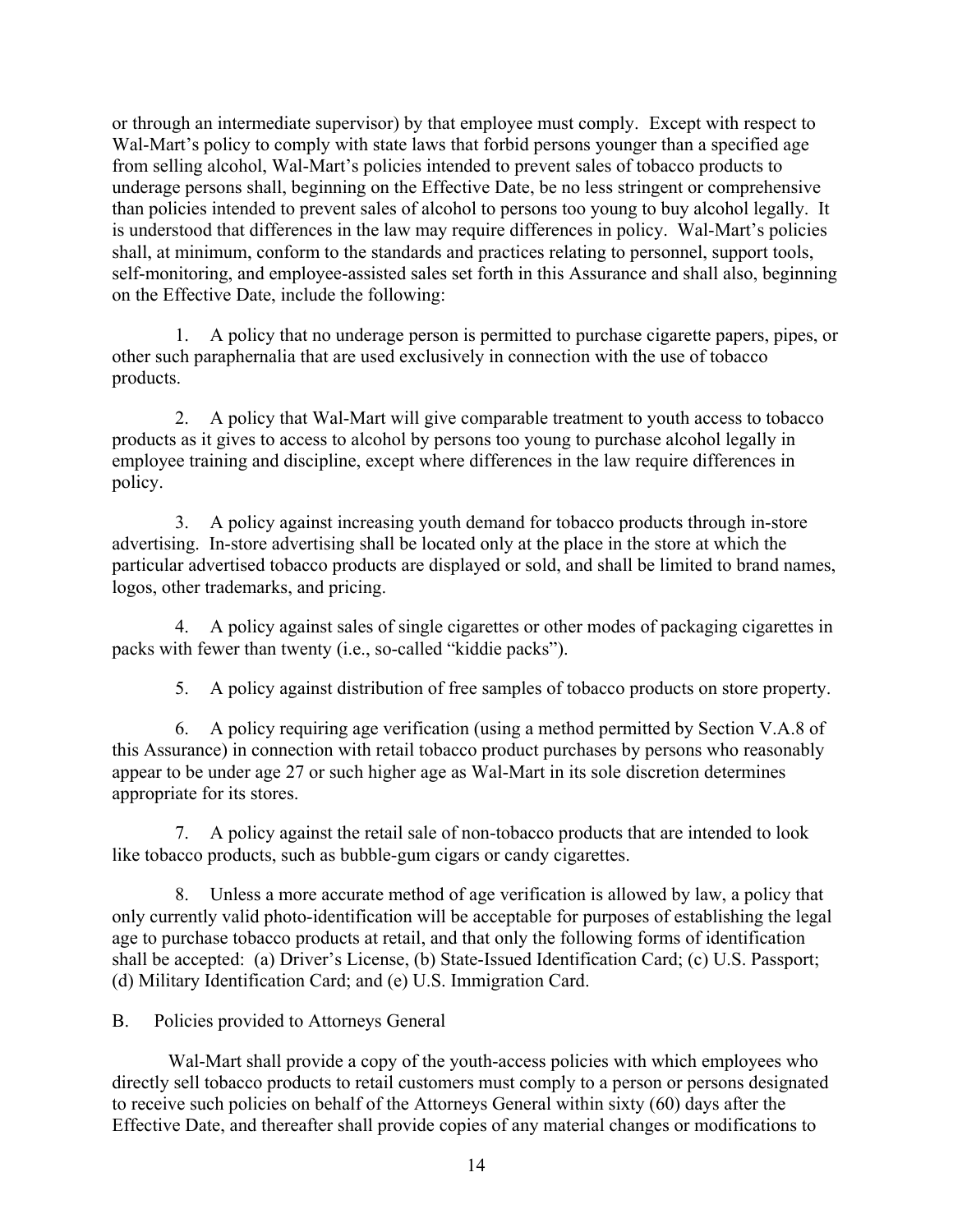such policies to a person or persons designated by the Attorneys General to receive them within thirty (30) days after such change or modification.

## C. Contribution

Wal-Mart agrees to pay, no later than October 3, 2003, the sum of \$437,500 to the States, made payable to such accounts and addresses as the Attorneys General may direct. This payment is made in settlement of the claims of the Attorneys General as set forth above, except that no part of the payment is made in settlement of an actual or potential liability for a fine, penalty, or enhanced damages or is the cost of a tangible or intangible asset or other future benefit. Such sum is to be divided by the States as they may agree, and is to be used by the individual States for attorneys fees or costs of investigation, or it shall be placed in or applied to consumer education, public protection, or local consumer aid funds, including for implementation of programs designed to decrease possession and use of tobacco by underage persons, or for any other purpose authorized by state law at the sole discretion of each State's Attorney General or as otherwise required by law.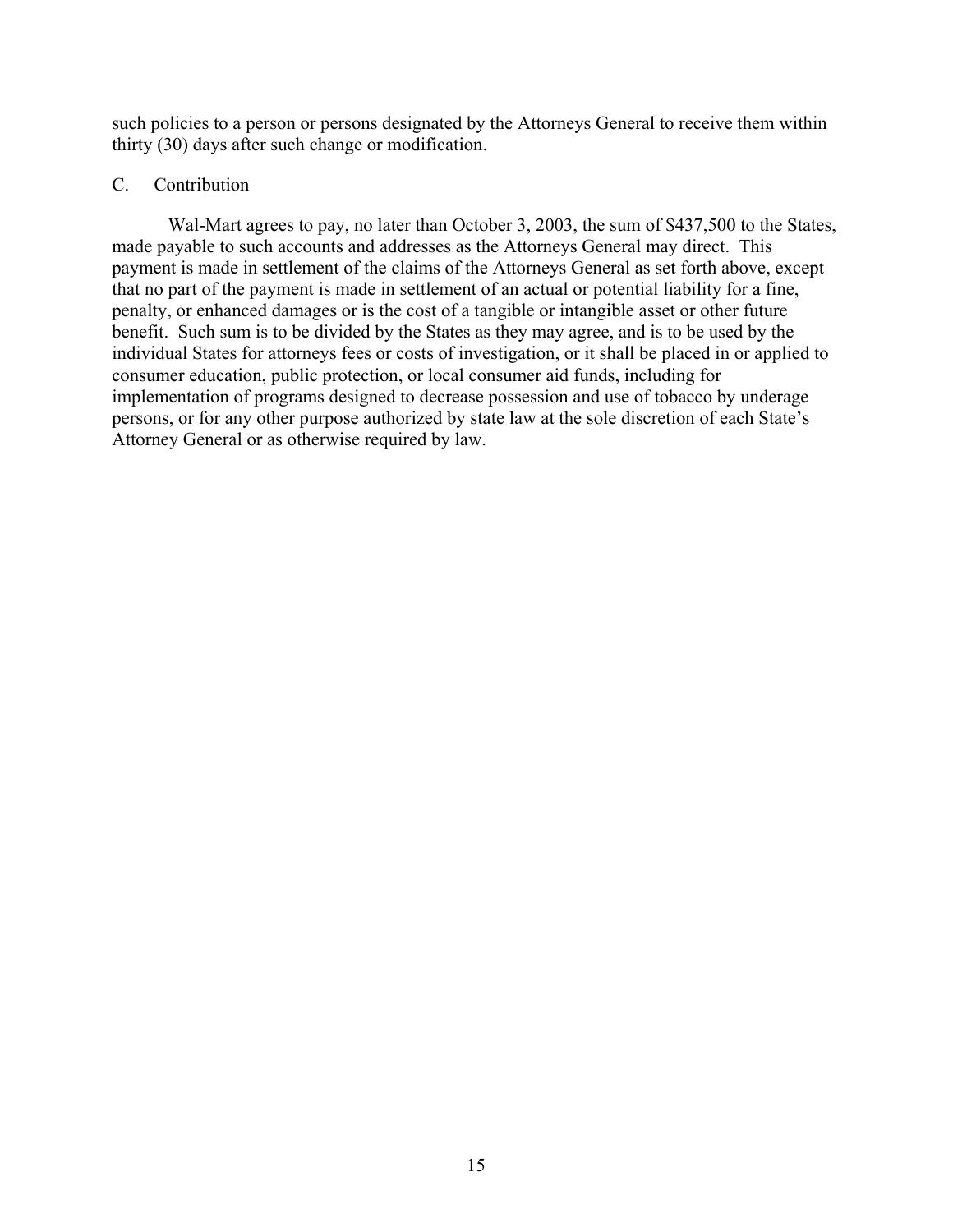Dated: September 30, 2003 WAL-MART STORES, INC.

By:  $_{-}$ 

 THOMAS M. COUGHLIN Vice Chairman, Wal-Mart Stores, Inc.

By:  $\overline{\phantom{0}}$ 

MARTIN G. GILBERT Vice President & Assistant Secretary, Wal-Mart Stores, Inc. General Counsel, Wal-Mart Stores Division

> BILL LOCKYER Attorney General State of California ALAN LIEBERMAN Deputy Attorney General

TOM MILLER

Attorney General State of Iowa STEVE ST. CLAIR Assistant Attorney General

J. JOSEPH CURRAN, JR. Attorney General State of Maryland WILLIAM GRUHN Assistant Attorney General

ELIOT SPITZER Attorney General State of New York MELVIN L. GOLDBERG Assistant Attorney General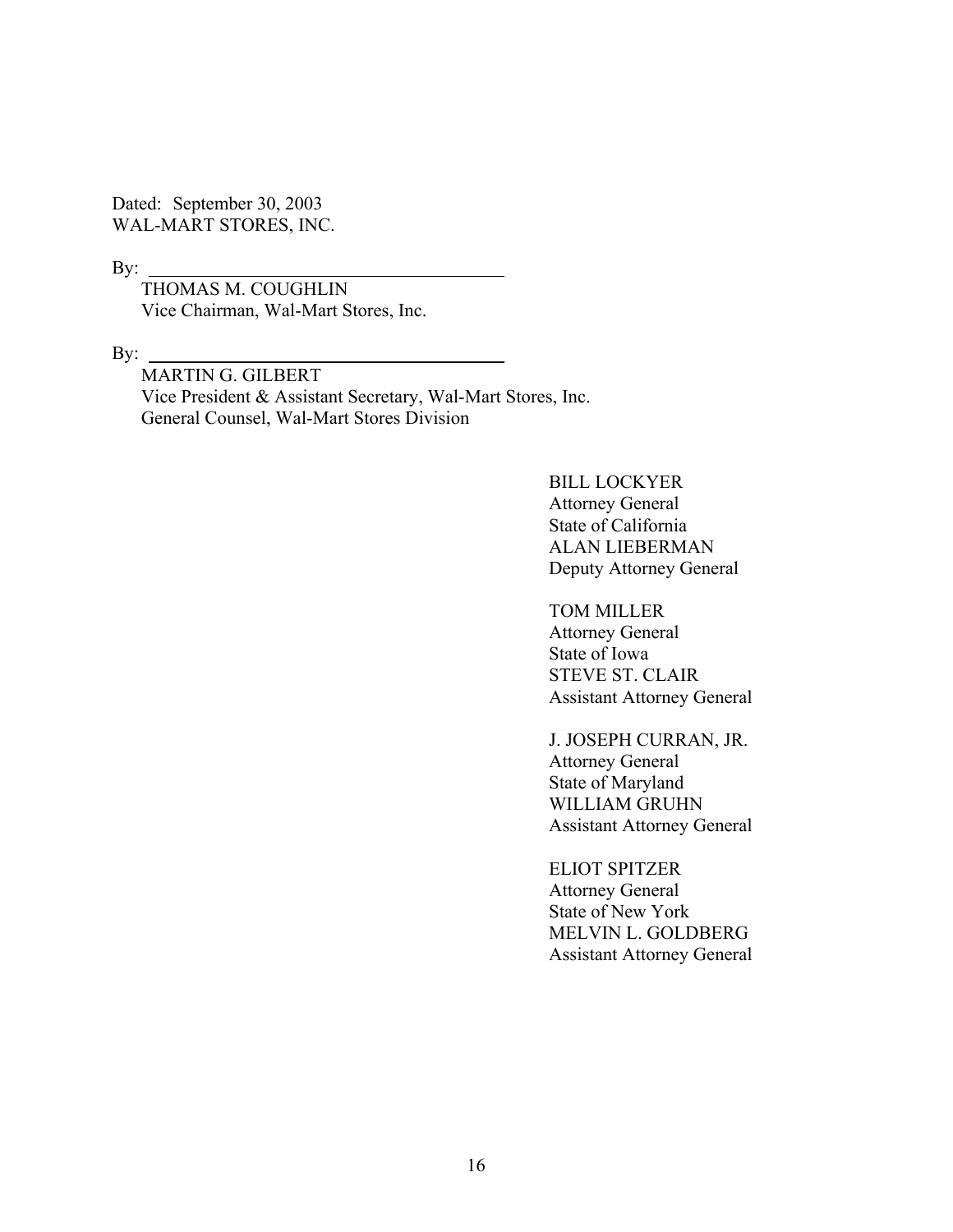BILL PRYOR BARRY W. REID Attorney General Administrator

State of Arizona CRAIG W. SOLAND MARK J. BENNETT Chief Tobacco Counsel Attorney General

MIKE BEEBE ALEX R. BARRETT Attorney General Deputy Attorney General State of Arkansas EDWARD C. SWAIM LAWRENCE WASDEN Assistant Attorney General Attorney General

State of Colorado JAN ZAVISLAN LISA MADIGAN Deputy Attorney General Attorney General

Attorney General Assistant Attorney General State of Connecticut EDWIN R. RODRIGUEZ PHILL KLINE Acting Commissioner of Consumer Attorney General Protection State of Kansas HEATHER J. WILSON KRISTY L. HIEBERT Assistant Attorney General Assistant Attorney General

Attorney General Attorney General

Attorney General Attorney General State of Florida State of Louisiana

State of Alabama Georgia's Fair Business Practices Act, and Governor's Office of Consumer Affairs TERRY GODDARD JOHN S. SMITH, III Attorney General Counsel and Director Legal Division

State of Hawaii

State of Idaho KEN SALAZAR BRETT DELANGE Attorney General Deputy Attorney General

State of Illinois RICHARD BLUMENTHAL KAREN WINBERG-JENSEN

M. JANE BRADY ALBERT B. CHANDLER III State of Delaware Commonwealth of Kentucky C. DRUE CHICHI MICHAEL L. PLUMLEY Deputy Attorney General Assistant Attorney General

CHARLIE CRIST RICHARD P. IEYOUB JAMES A. PETERS ARLENE D. KNIGHTEN Special Counsel Assistant Attorney General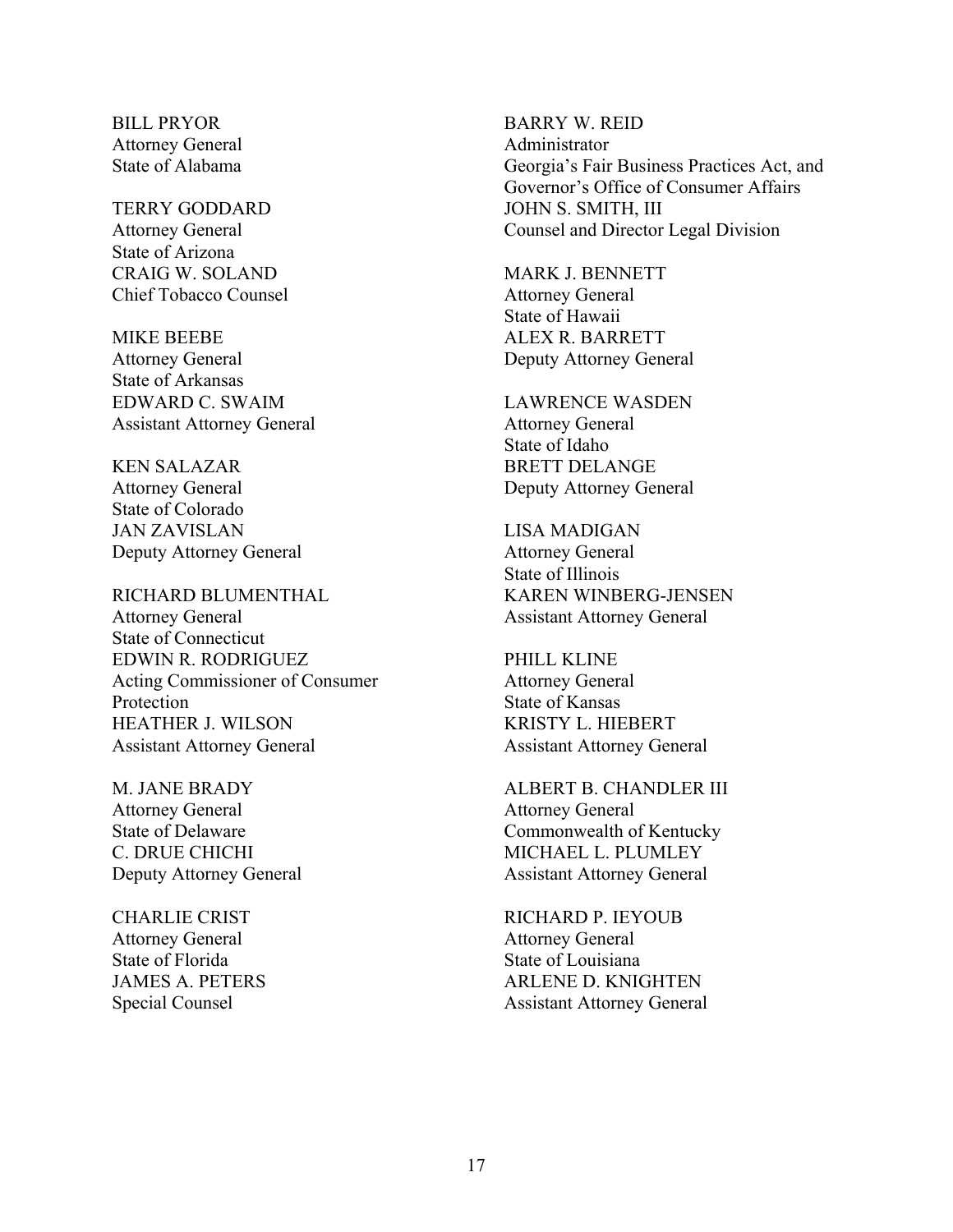G. STEVEN ROWE BRIAN SANDOVAL Attorney General Attorney General State of Maine State of Nevada LINDA J. CONTI Assistant Attorney General PETER HEED

THOMAS F. REILLY State of New Hampshire Attorney General DAVID A. RIENZO Commonwealth of Massachusetts Assistant Attorney General MARK R. KMETZ Assistant Attorney General PETER C. HARVEY TIMOTHY E. MORAN Attorney General Assistant Attorney General State of New Jersey

State of Michigan Deputy Attorney General STEWART H. FREEMAN Assistant Attorney General PATRICIA A. MADRID

MIKE HATCH State of New Mexico Attorney General DONALD C. TRIGG State of Minnesota Assistant Attorney General THOMAS K. OVERTON Assistant Attorney General JIM PETRO

MIKE MOORE State of Ohio Attorney General SUSAN C. WALKER State of Mississippi Assistant Attorney General LEE MARTIN Tobacco Counsel Special Assistant Attorney General JOSEPH L. PICCIN

MIKE McGRATH State of Montana Attorney General CHRIS D. TWEETEN State of Oklahoma

JON BRUNING Attorney General **HARDY MYERS** State of Nebraska Attorney General LYNNE R. FRITZ State of Oregon

Attorney General

EDWARD D. TAN MIKE COX Deputy Attorney General Attorney General MELISSA E. LIEBERMAN

Attorney General

Attorney General Assistant Attorney General

Attorney General W. A. DREW EDMONDSON Chief Civil Counsel PHILLIP L. STAMBECK Assistant Attorney General

Assistant Attorney General DREW A. LIANOPOULOS Assistant Attorney General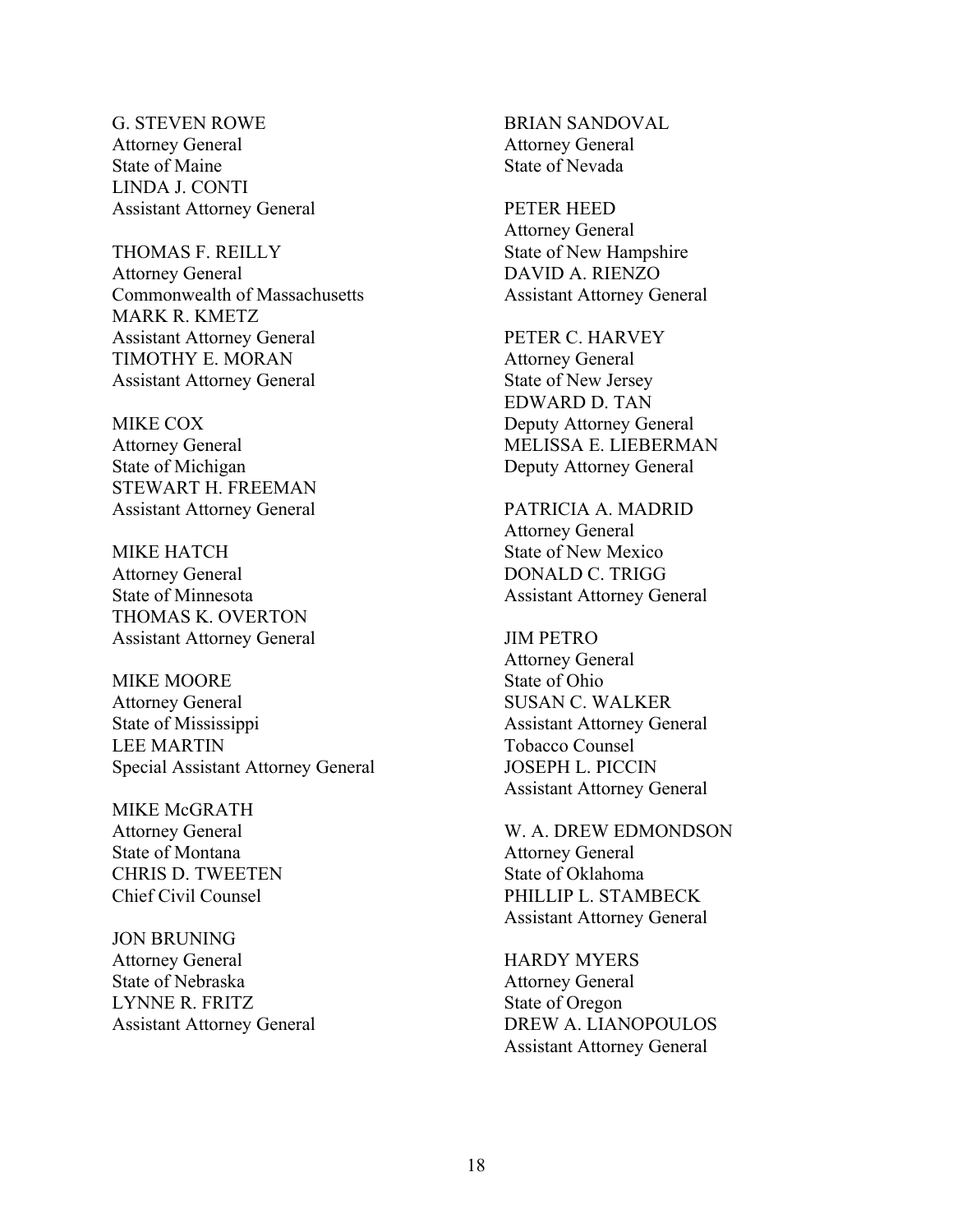PATRICK LYNCH JERRY W. KILGORE Attorney General Attorney General MAUREEN G. GLYNN DAVID B. IRVIN

HENRY McMASTER CHRISTINE O. GREGOIRE Attorney General Attorney General State of South Carolina State of Washington C. H. JONES, JR. DAVID M. HORN Senior Assistant Attorney General Senior Counsel

Attorney General Attorney General<br>
State of South Dakota State of West Virs JEFFREY P. HALLEM JILL L. MILES Assistant Attorney General Deputy Attorney General

PAUL G. SUMMERS PEG LAUTENSCHLAGER Attorney General and Reporter Attorney General State of Tennessee State of Wisconsin CAROLYN U. SMITH CHARLOTTE J. GIBSON Assistant Attorney General Assistant Attorney General MARY C. CLEMENT Director of the Tennessee Division of PATRICK J. CRANK **Consumer Affairs** Attorney General

GREG ABBOTT RYAN M. LANCE Attorney General Assistant Attorney General State of Texas BARRY R. MCBEE First Assistant Attorney General ED BURBACH Deputy Attorney General for Litigation PAUL D. CARMONA Chief, Consumer Protection Division D. ESTHER CHAVEZ Assistant Attorney General

MARK L. SHURTLEFF Attorney General State of Utah JOEL A. FERRE Assistant Attorney General

State of Rhode Island Commonwealth of Virginia Assistant Attorney General Senior Assistant Attorney General

LAWRENCE E. LONG DARRELL V. MCGRAW, JR. State of West Virginia

State of Wyoming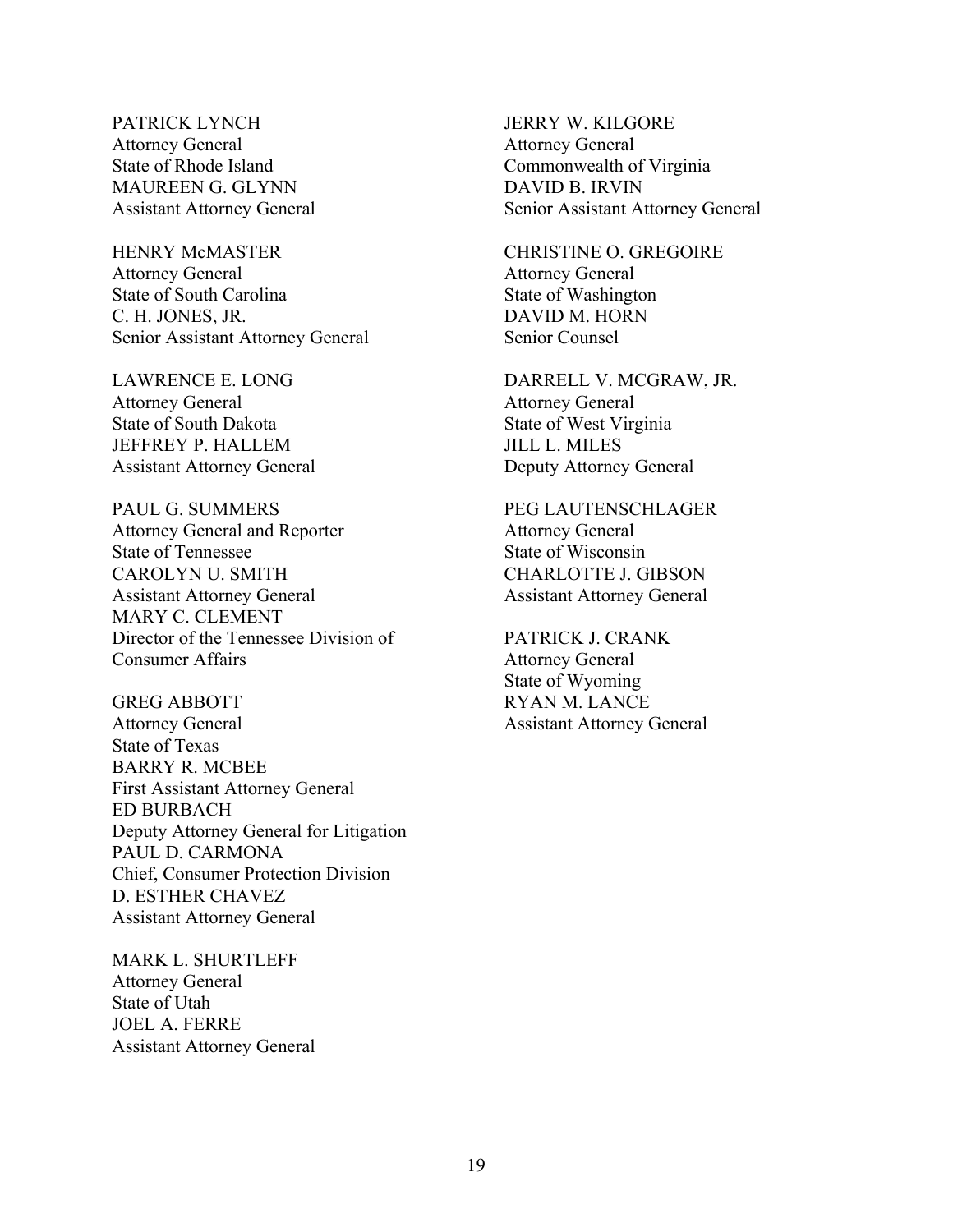# **Exhibit A: Protocol for External Performance Checks**

1. General Principles Underlying Protocol

a. External performance checks conducted pursuant to this protocol shall be carried out in a manner that is reasonably designed to provide a reliable and realistic assessment of how Wal-Mart employees perform when presented, in the usual course of business, with typical young persons attempting to purchase tobacco products.

b. Each external performance check is to be conducted in a manner that is reasonably designed not to reveal to Wal-Mart employees and managers in the store being checked that the attempted purchase of tobacco products is pursuant to an external performance check or that external performance checks are simultaneously occurring at Wal-Mart stores in the area of the store being checked.

c. Persons who attempt to purchase tobacco products during external performance checks ("checkers") are to be trained by the independent entity as necessary to reasonably ensure that they are able to perform external performance checks in a competent and confident manner. Such training shall include role-plays.

d. To the extent that underage persons are used as checkers, reasonable measures shall be employed to ensure that such underage persons are not able to consume or distribute the tobacco products that they attempt to purchase during external performance checks. Written consent of a parent or guardian shall be obtained for each underage person used as a checker.

e. External performance checks are to be conducted in accordance with applicable federal, state, and local laws and regulations.

f. Unless otherwise defined in this Protocol, all terms used herein shall have the meanings given to them in the Assurance of Voluntary Compliance.

2. General Characteristics of Persons Employed as Checkers

a. The independent entity shall confirm that each checker, when he or she conducts external performance checks, is the age required under Section III.C.4 of the Assurance.

b. Each checker shall not appear to be older or younger than the average person of his or her age, shall dress in a manner reasonably appropriate to his or her age group, and shall not alter his or her appearance with the intent of appearing older or younger.

c. At least 40%, but not more than 60%, of external performance checks shall be conducted by a checker who is female.

d. Persons used as checkers may (but are not required to) include otherwise suitable persons who have previously used or currently use tobacco products.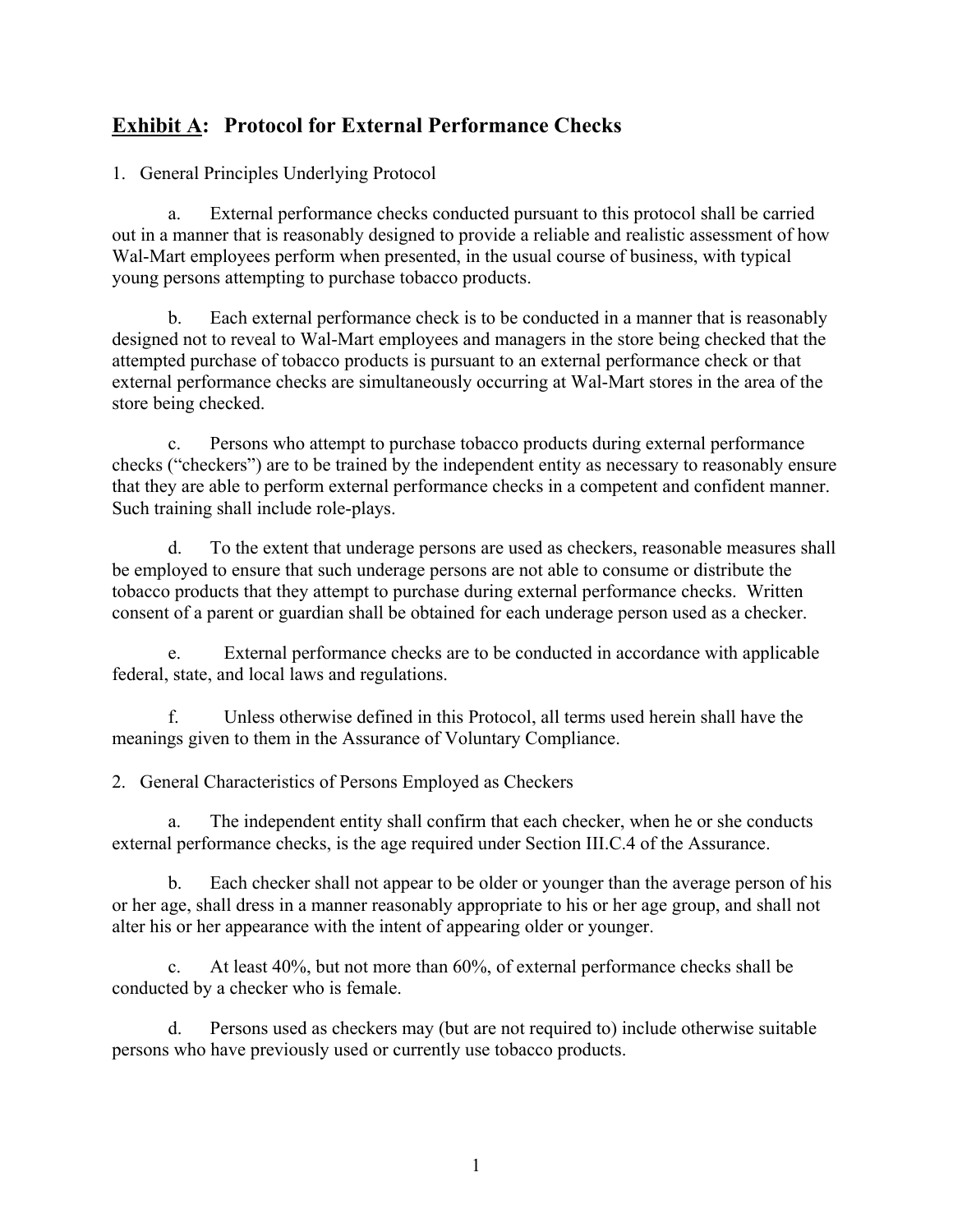3. Underage Checkers: Instructions to Checkers and Conduct of External Performance Checks

External performance checks in which the checker is an underage person shall be conducted as follows:

a. When the external performance check begins, the checker shall possess a stateissued photo-ID that accurately shows the checker's date of birth, shall possess no other form of ID, and shall possess a sum of money sufficient to pay for the cigarettes that the checker will attempt to purchase and, if applicable, for the food item that the checker will attempt to purchase.

b. At least 60% of external performance checks shall be conducted on weekends or between 3:00 P.M. and 8:00 P.M. on weekdays.

c. The checker shall be accompanied to the store that will be the subject of the external performance check by a person who is at least 21 years old, and that person reasonably shall supervise the checker as closely as circumstances permit without suggesting to store employees that the checker is accompanied.

d. The checker shall enter the store alone.

e. In at least 80%, but not more than 90%, of external performance checks, the checker shall select a food item, which shall consist of a soft drink, snack, or small food package (if individual beverages or snacks may not be purchased at a check-out counter where tobacco products may be purchased). The food item shall vary from one external performance check to another.

f. The checker shall approach a check-out counter where tobacco products may be purchased.

g. The checker shall request from the cashier a single pack of cigarettes (or the smallest package of cigarettes available if single packs of cigarettes are not sold at the store), and, if applicable, place the food item on the counter. The brand requested shall vary among external performance checks, and shall be chosen from a single list of five brands provided to Wal-Mart by the Attorneys General.

h. The checker shall place on the counter enough money to purchase the cigarettes requested and the food item, if applicable.

i. If the cashier requests ID, the checker shall present to the cashier the ID in the checker's possession.

j. If the cashier asks the checker his or her age, the checker shall respond by presenting his or her ID for examination by the cashier rather than by stating his or her age.

k. The checker shall not attempt to persuade the cashier to sell the cigarettes by taking steps other than those expressly set forth in this Protocol.

l. If the cashier provides the requested cigarettes, the checker shall pay for them and the food item, if applicable, obtain the receipt and whatever change is owed, and promptly leave the store.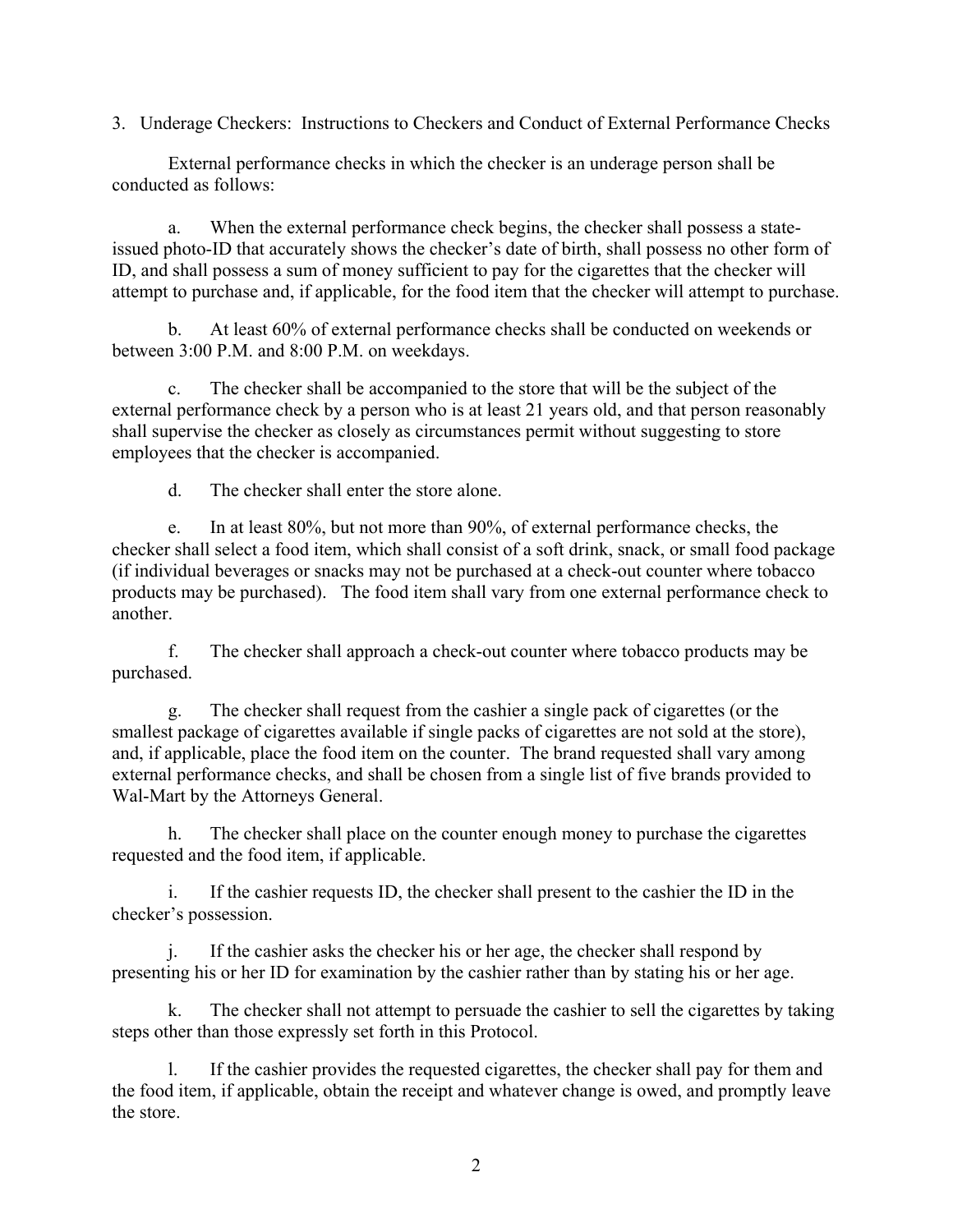m. If the cashier declines to make the sale, the checker shall purchase only the food item and obtain the receipt, if applicable, and leave the store.

n. Regardless of whether a purchase of cigarettes occurs, the checker shall attempt to make a mental note of the cashier's name and general appearance.

o. The person described in Section 3.c above who accompanies the checker to the retail store shall promptly meet the checker as soon as the checker leaves the store to determine whether cigarettes were purchased and to obtain them and the receipt (and the food item, if applicable) from the checker if they were.

4. Checkers Who Are Not Underage Persons: Instructions to Checkers and Conduct of External Performance Checks

External performance checks in which the checker is not an underage person shall be conducted as follows:

a. The checker shall have no ID in his or her possession during the external performance check, but shall have a sum of money sufficient to pay for the cigarettes that the checker will attempt to purchase and, if applicable, for the food item that the checker will attempt to purchase.

b. At least 60% of external performance checks shall be conducted on weekends or between 3:00 P.M. and 8:00 P.M. on weekdays.

c. The checker shall enter the store alone.

d. In at least 80%, but not more than 90%, of external performance checks, the checker shall select a food item, which shall consist of a soft drink, snack, or small food package (if individual beverages or snacks may not be purchased at a check-out counter where tobacco products may be purchased). The food item shall vary from one external performance check to another.

e. The checker shall approach a check-out counter where tobacco products may be purchased.

f. The checker shall request from the cashier a single pack of cigarettes (or the smallest package of cigarettes available if single packs of cigarettes are not sold at the store), and, if applicable, place the food item on the counter. The brand requested shall vary among external performance checks, and shall be chosen from a single list of five brands provided to Wal-Mart by the Attorneys General.

g. The checker shall place on the counter enough money to purchase the cigarettes requested and the food item, if applicable.

h. If the cashier requests ID, the checker shall state that he or she does not have an ID in his or her possession but is old enough to buy cigarettes.

i. If the cashier asks the checker his or her age, the checker is to respond by accurately stating his or her age.